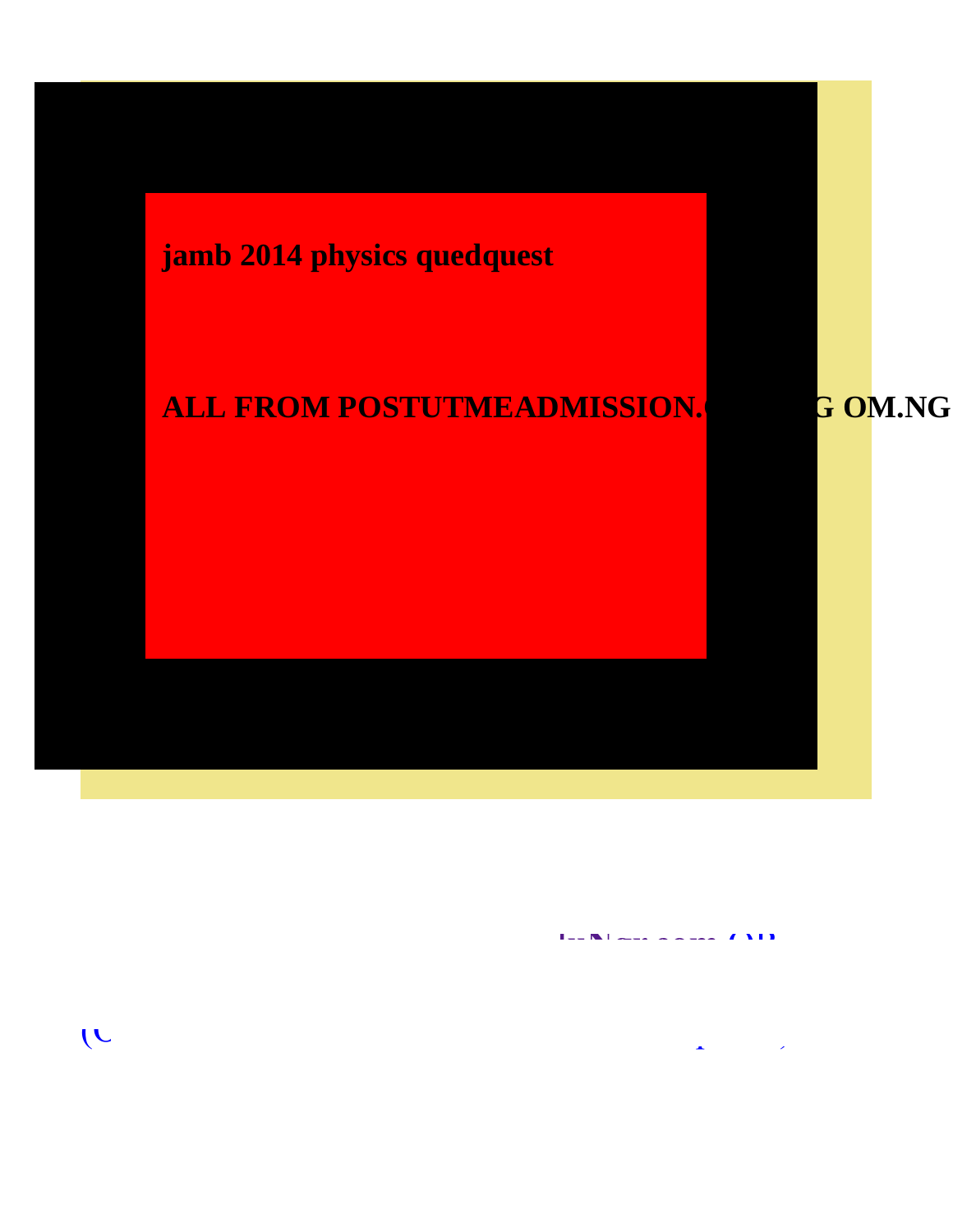1 What is the least possible error encountered when taking measurement with a meter rule? **<sup>A</sup>** 0.1mm **<sup>B</sup>** 1.0mm **<sup>C</sup>** 0.5mm **<sup>D</sup>** 0.2mm **postutmeadmission.com.ng**

2 A quantity which requires magnitude and

direction to be specified is

**<sup>A</sup>** Temperature

**<sup>B</sup>** Distance

**<sup>C</sup>** Displacement

#### **<sup>D</sup>** Mass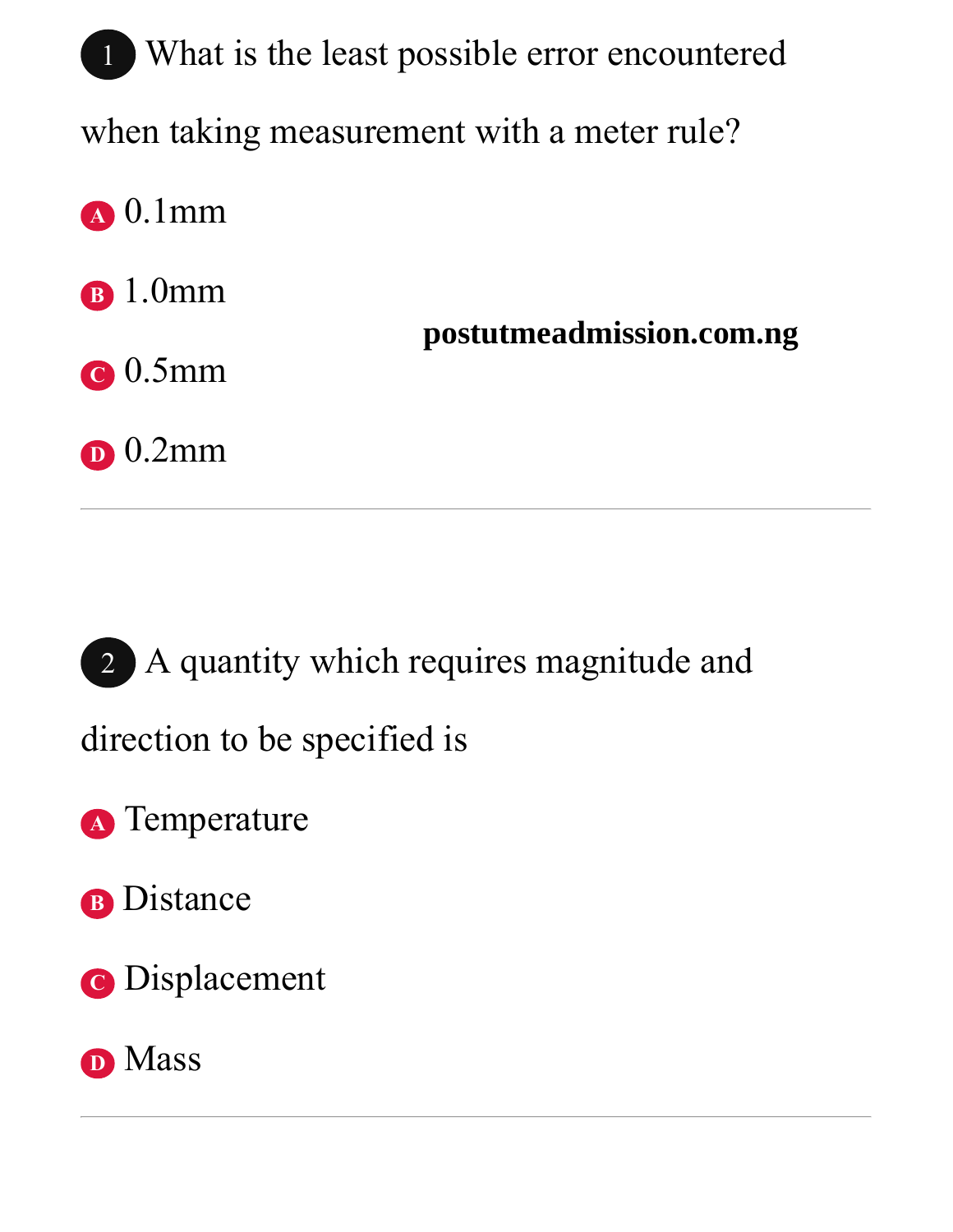

Energy, IV Momentum. Which of the quantities listed are vectors?

**<sup>A</sup>** II and IV

**<sup>B</sup>** I and II

**<sup>C</sup>** I and III

**<sup>D</sup>** II and III

4 Which type of motion do the wheels of a moving car undergo?

- **<sup>A</sup>** Vibratory and translational motion
- **B** Random and translational motion
- **<sup>C</sup>** Rotational mand oscillatory motion
- **D** Translational and rotational motion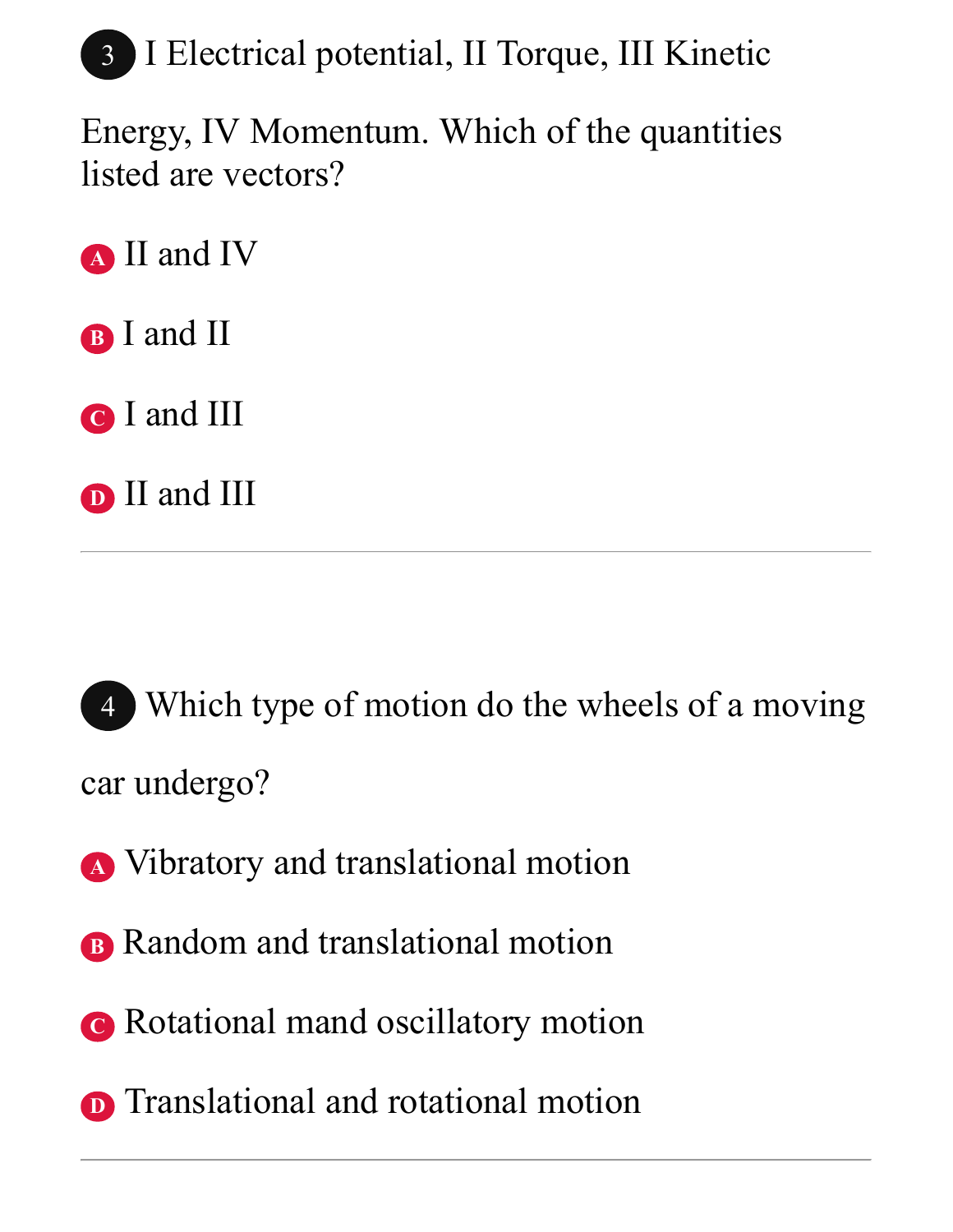# 5 A car accelerates uniformly from rest at 3ms<sup>-2</sup>. its velocity after traveling a distance of 24m is **<sup>A</sup>** 12ms-1

- **<sup>B</sup>** 144ms-1
- **<sup>C</sup>** 72ms-1

**<sup>D</sup>** 36ms-1



6 Calculate the escape velocity of a satellite

launched from the earth's surface if the radius of the earth is  $6.4x10^6$ m

- **<sup>A</sup>** 25.3kms-1
- **<sup>B</sup>** 4.2kms-1
- **C** 4.0kms-1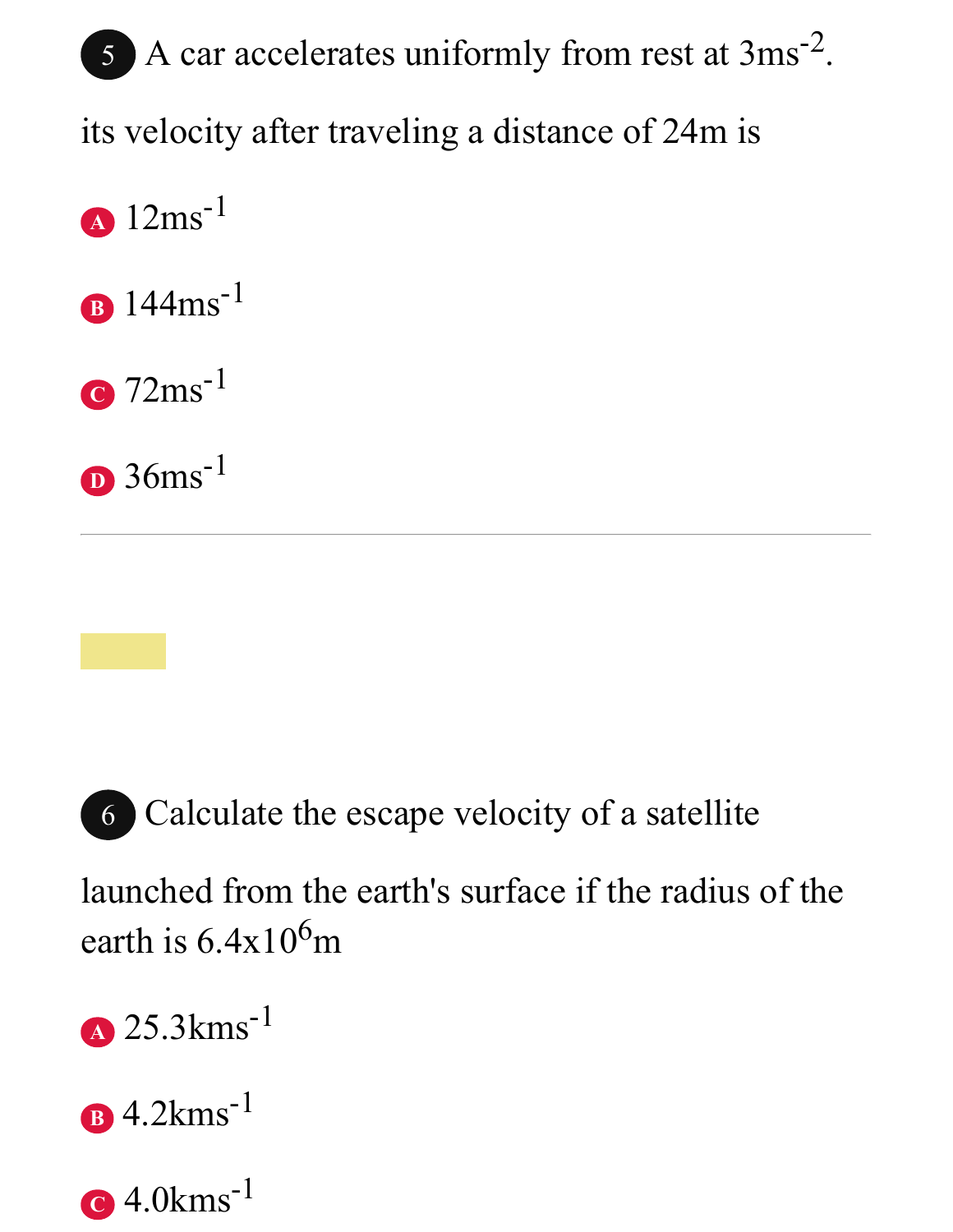

7 An object of weight 80kg on earth is taken to a

planet where acceleration due to gravity is one-third of its value on earth. The weight of the object on the planet is



- **<sup>C</sup>** 27N
- **<sup>D</sup>** 36N



8 One of the conditions necessary for an object to

be in equilibrium when acted upon by a number of parallel forces is that the vector sum of the forces is

*school news, past questions, and more...*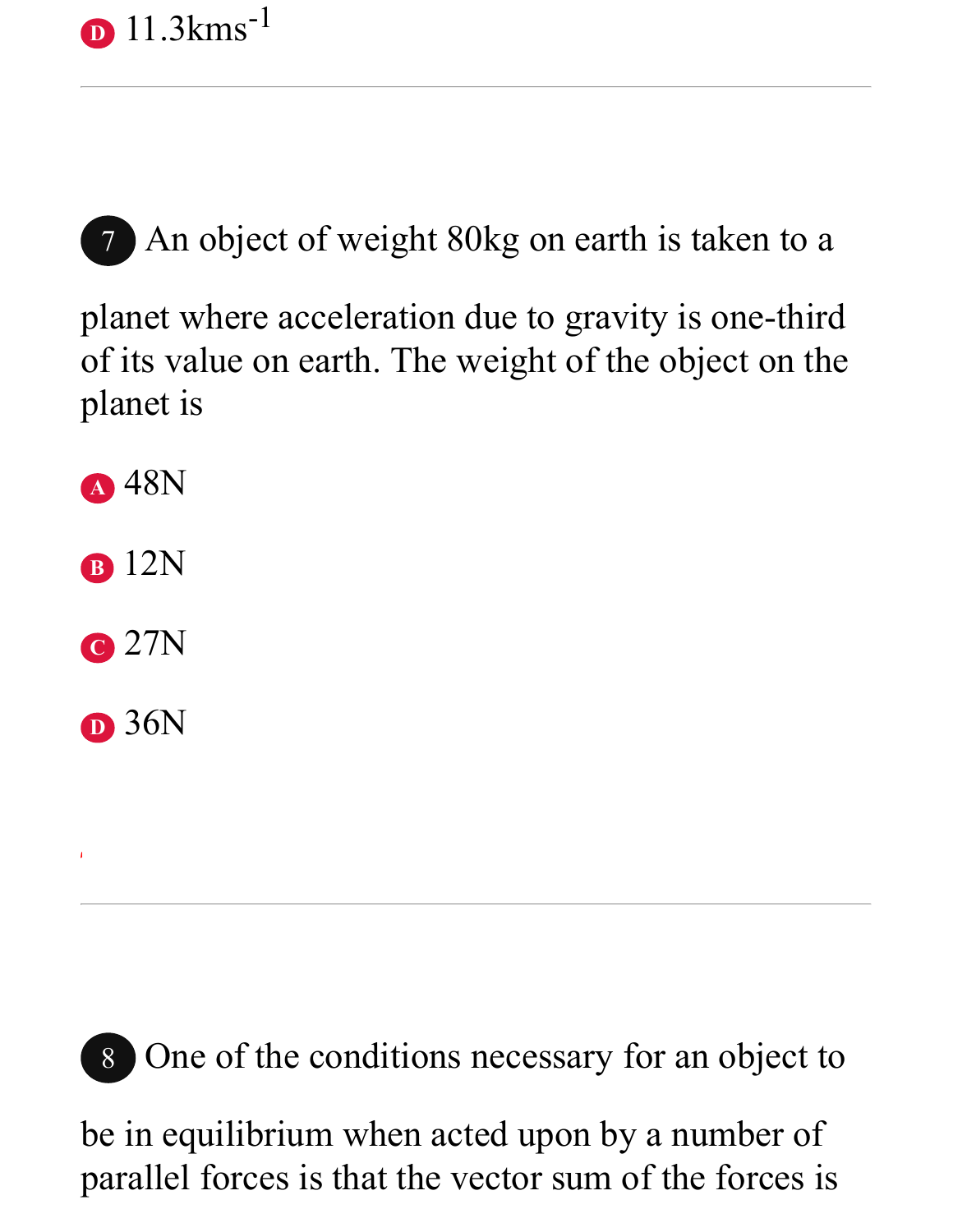

**<sup>B</sup>** Zero

**<sup>C</sup>** Negative

**D** Positive

9 What happens when three coplanar non-parallel forces are in equilibrium?

**<sup>A</sup>** Their lines of action are parallel.

- **B** They are represented in magnitude only
- **C** They are represented in direction only
- **D** Their lines of action meet at a point



10 An object of mass 20kg is released from a height

of 10m above the ground level. The kinetic energy of the object just before it hits the ground is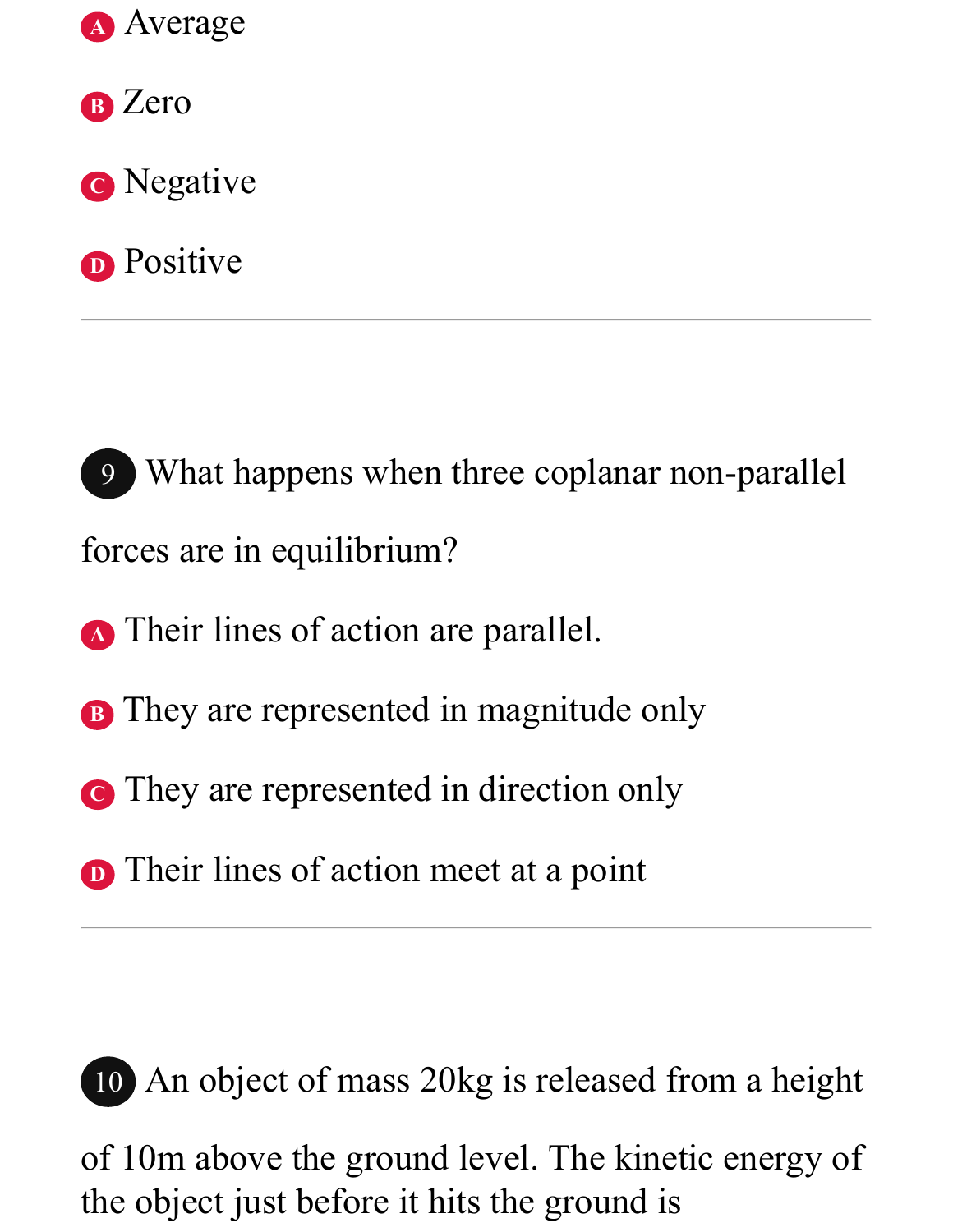

**<sup>B</sup>** 4000J

**<sup>C</sup>** 2000J





which can be used to generate

- **<sup>A</sup>** Kinetic energy
- **<sup>B</sup>** Mechanical energy
- **<sup>C</sup>** Electrical energy
- **D** Potential energy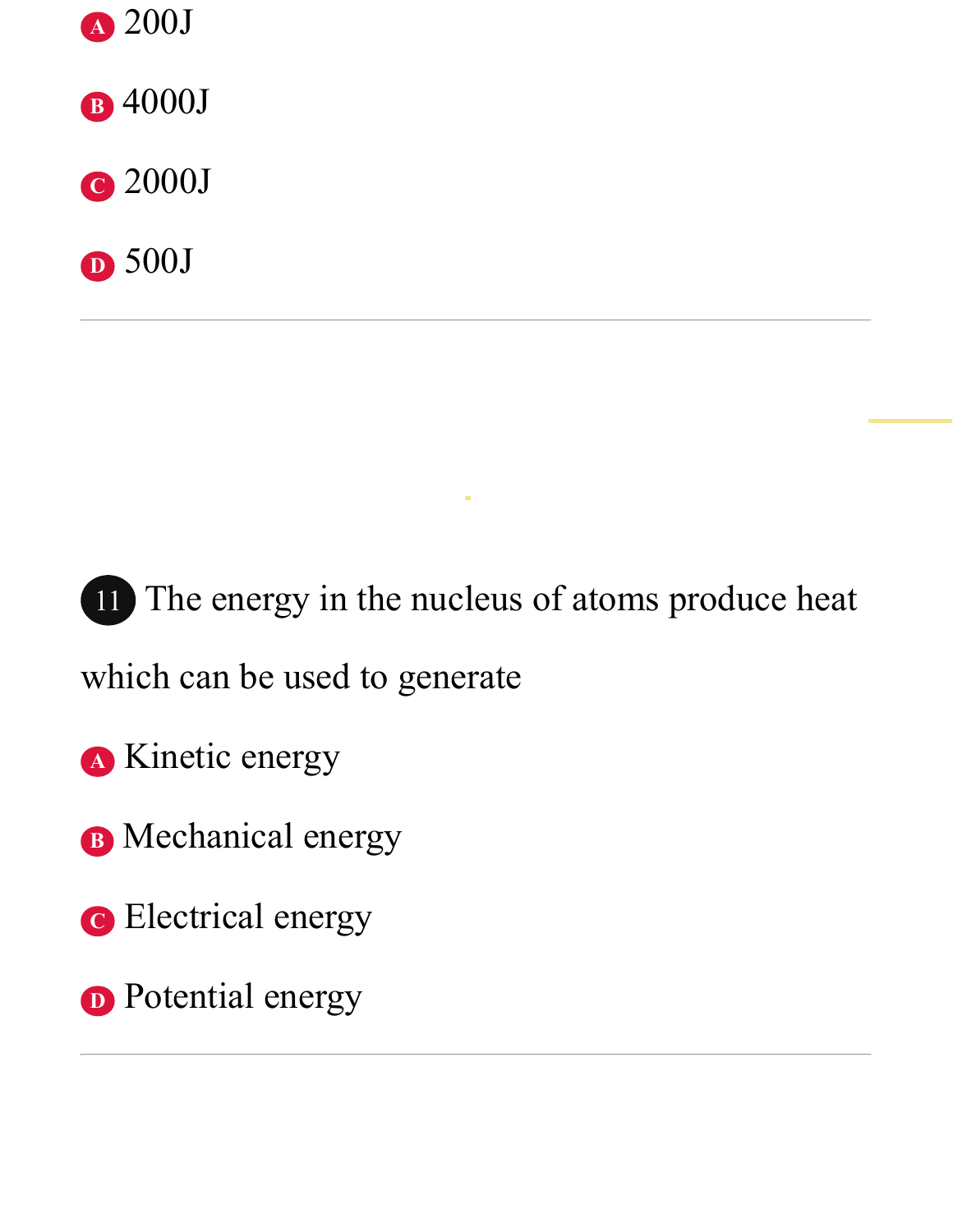## 12 A machine whose efficiency is 75% is used to

lift a load of 1000N. Calculate the effort put in to the machine if it has a Velocity ratio of 4.

**<sup>A</sup>** 343.32N **<sup>B</sup>** 233.33N **<sup>C</sup>** 333.33N **<sup>D</sup>** 334.33N

13 A wheel and an axle is used to raise a load whose

weight is 800N when an effort of 250N is applied. If the radii of the wheel and axle are 800mm and 200mm respectively, the efficiency of the machine is

- **<sup>A</sup>** 90%
- **<sup>B</sup>** 80%
- **<sup>C</sup>** 85%
- **D** 87%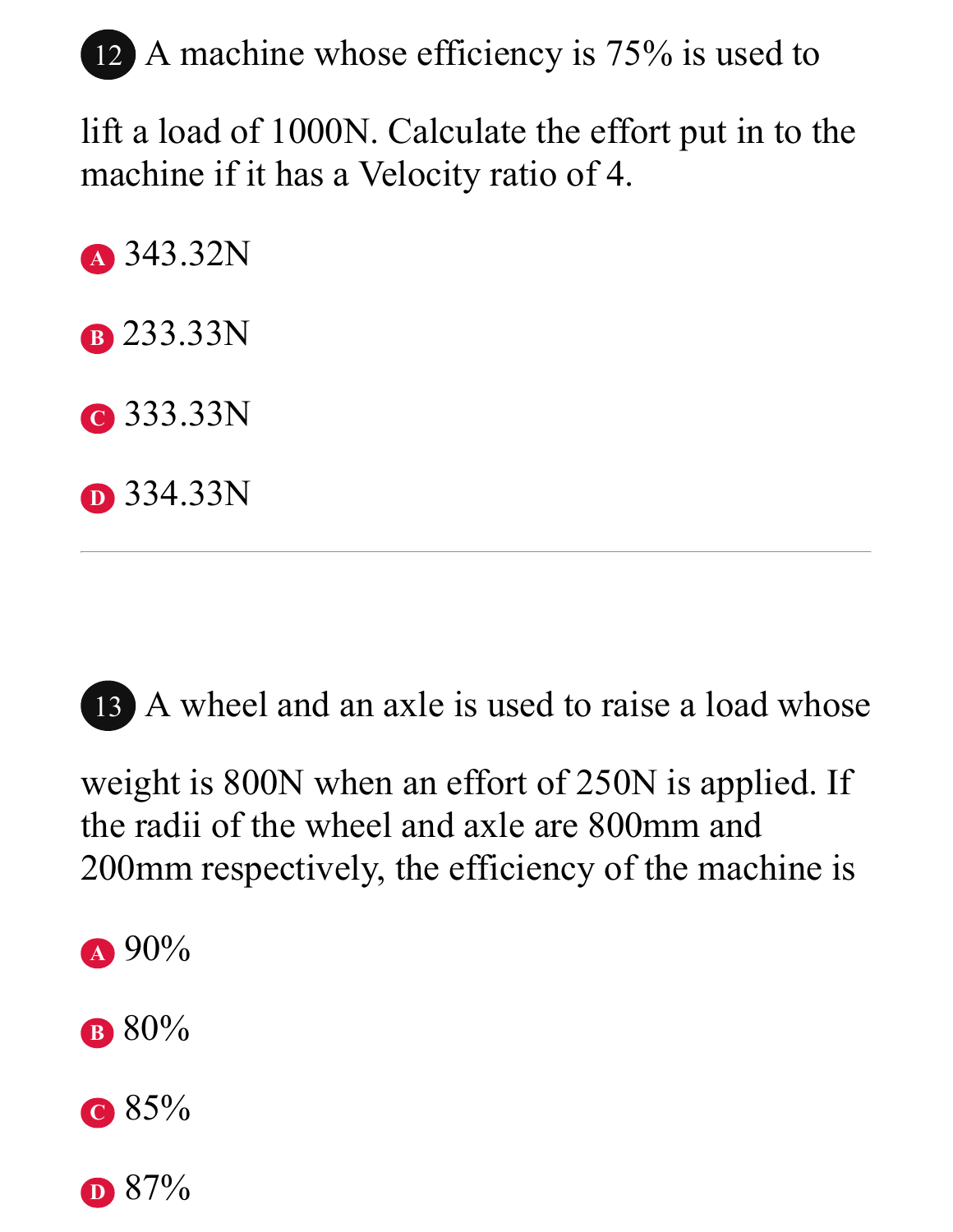14 A force of  $500N<sup>1</sup>$  is applied to a steel wire of cross-sectional area  $0.2 \text{m}^2$ , The tensile stress is  $\Delta$  2.5x10<sup>4</sup>Nm<sup>-2</sup> **<sup>B</sup>** 1.0x102Nm-2 **<sup>C</sup>** 1.0x103Nm-2  $D$  2.5x10<sup>3</sup>Nm<sup>-2</sup>

15 The small droplets of water that form on the grass in the early hours of the morning is



**B** Haul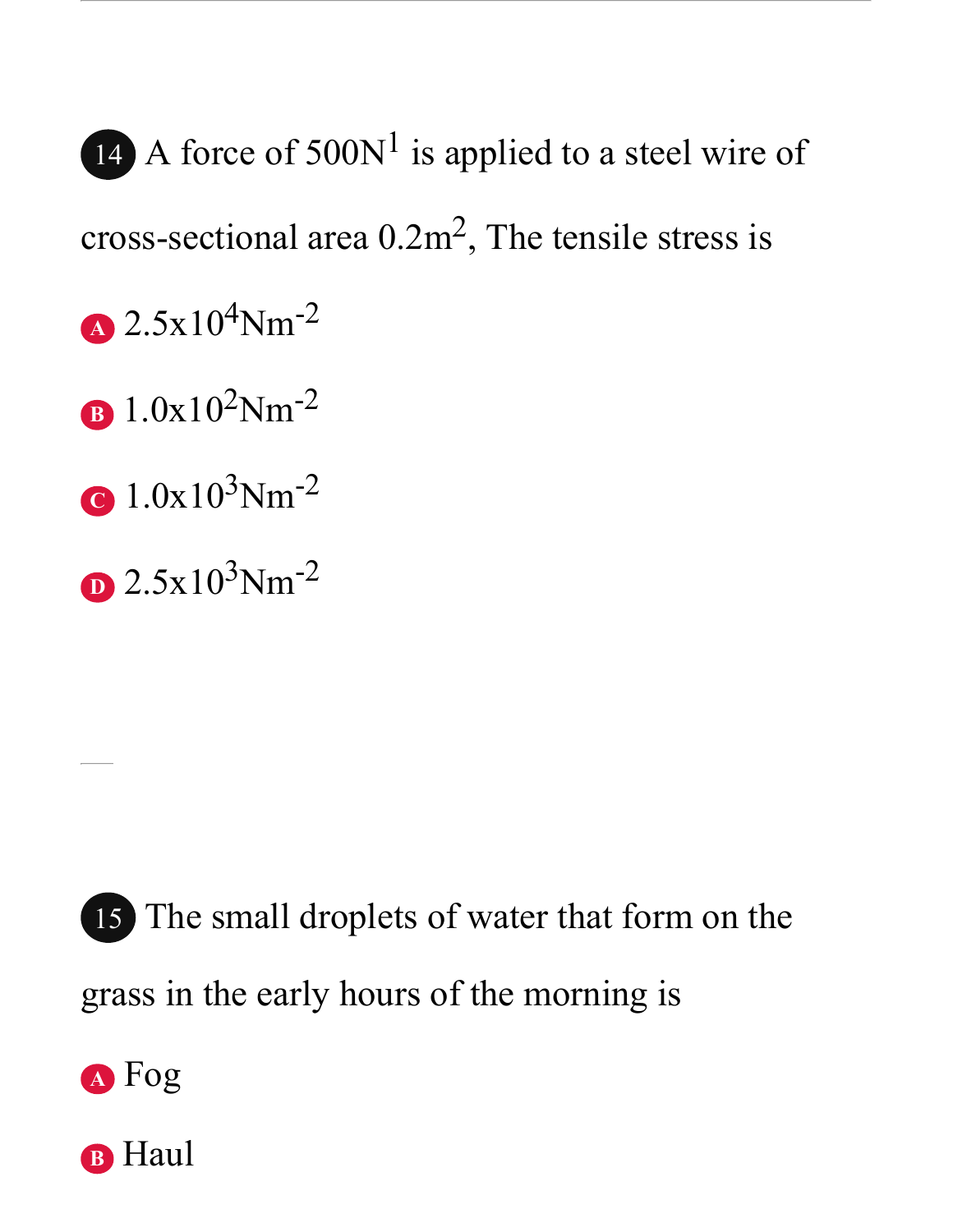





16 What is the equivalent of 20K in Celsius scale?

**<sup>A</sup>** 20oC

**<sup>B</sup>** 293oC



**<sup>D</sup>** 36oC

17 The equation  $P^{\text{av}}P^{\text{c}}$  constant reduces to Charles Law if  $A$  a=1, b=1 and c=0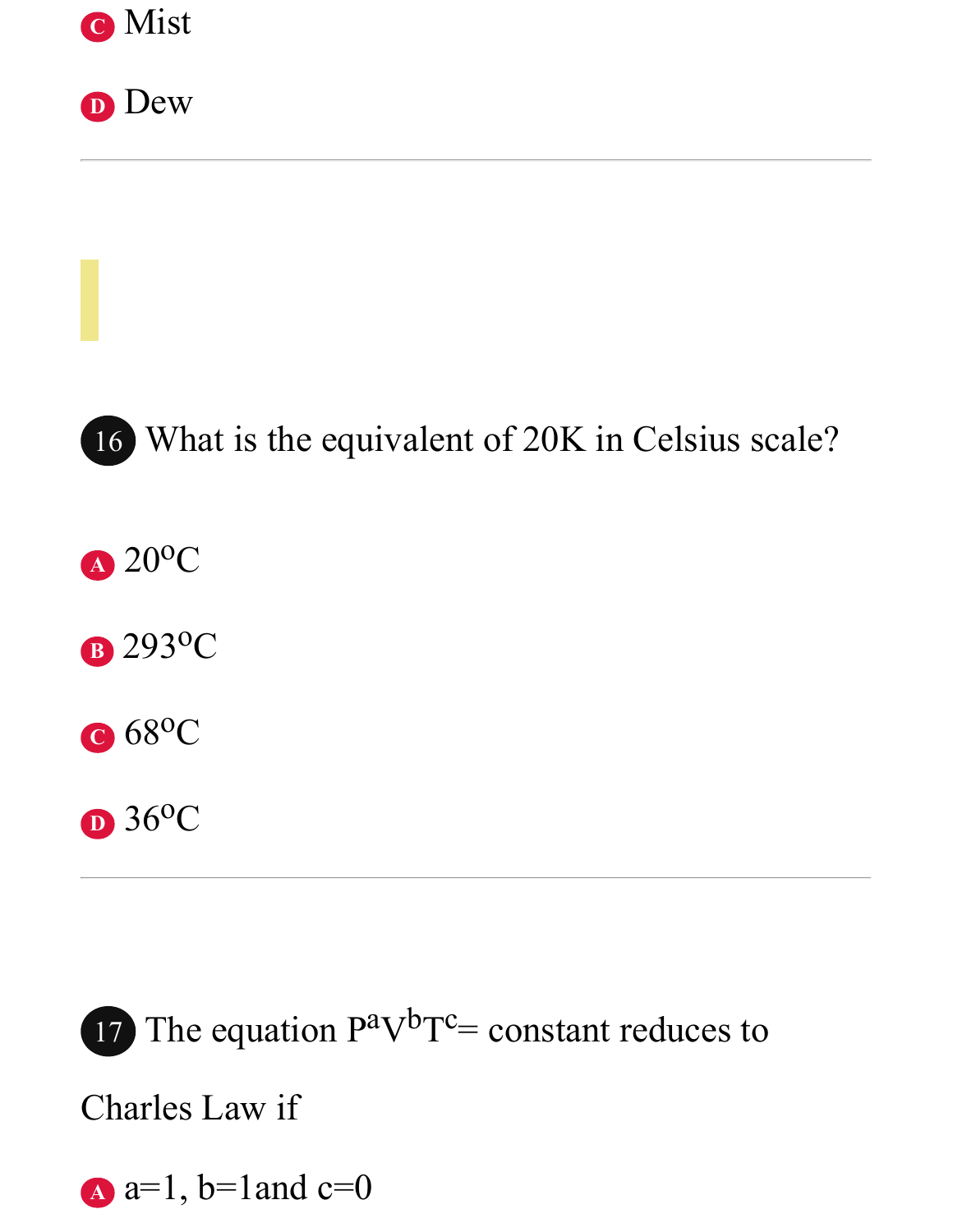- **B** a=1, b=0 and c=-1
- $c$  a=0, b=1 and  $c=1$
- $\bf{D}$  a=0, b=1 and c=-1

18 The quantity of heat needed to raise the temperature of a body by 1K is the body's **<sup>A</sup>** Heat capacity **<sup>B</sup>** Internal energy

- **<sup>C</sup>** Specific heat capacity
- **D** Latent heat of fusion



19 The melting point of a substance is equivalent to

its

**A** Vapour Pressure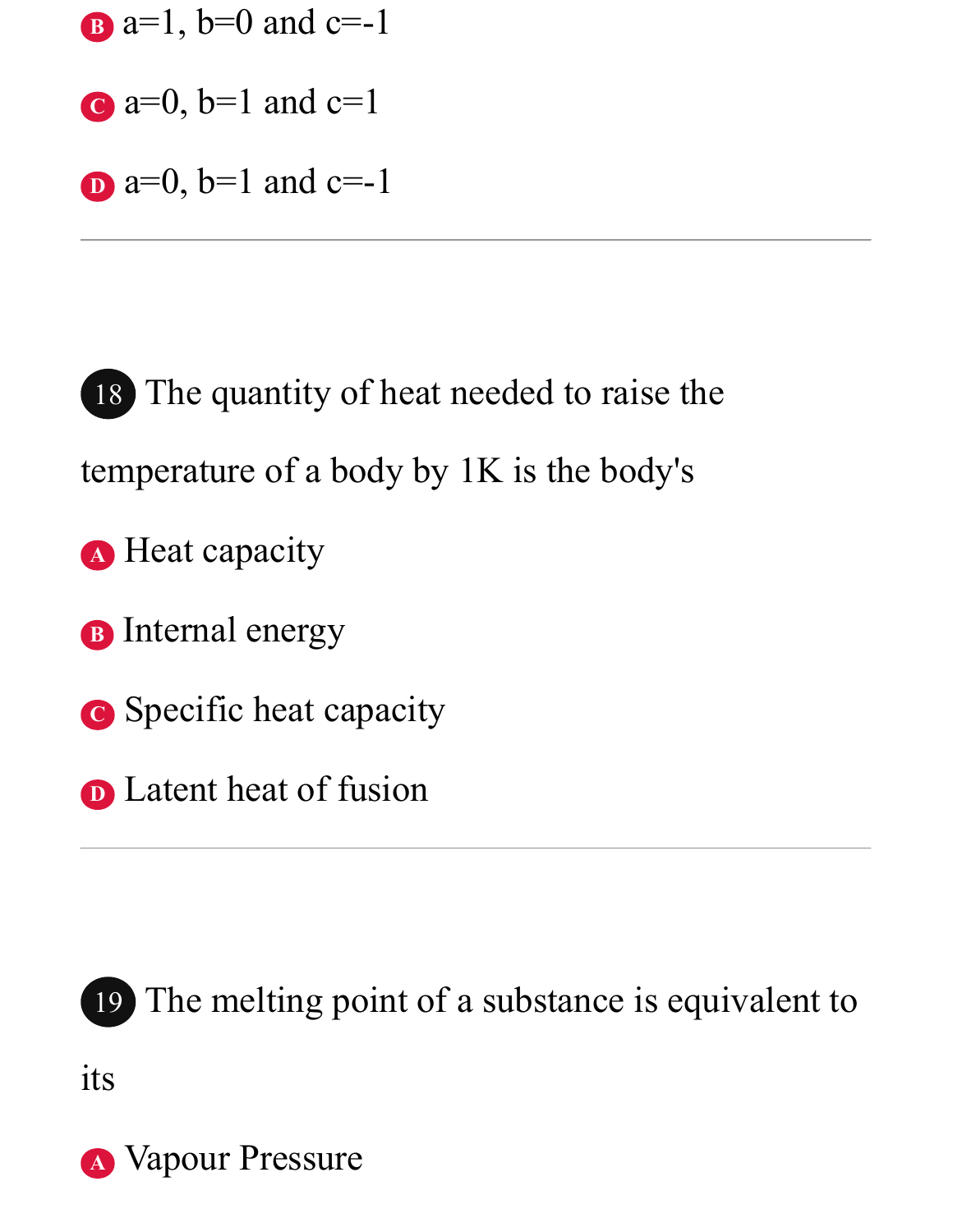- **<sup>B</sup>** Solidification Temperature
- **<sup>C</sup>** Liquidification Temperature
- **D** Solidification Pressures

20 The temperature at which the water vapour present in the air is just sufficient to saturate air is **<sup>A</sup>** Boiling point **<sup>B</sup>** Ice point **<sup>C</sup>** Saturation point

**D** Dew point



21 Heat transfer by convection in a liquid is due to

the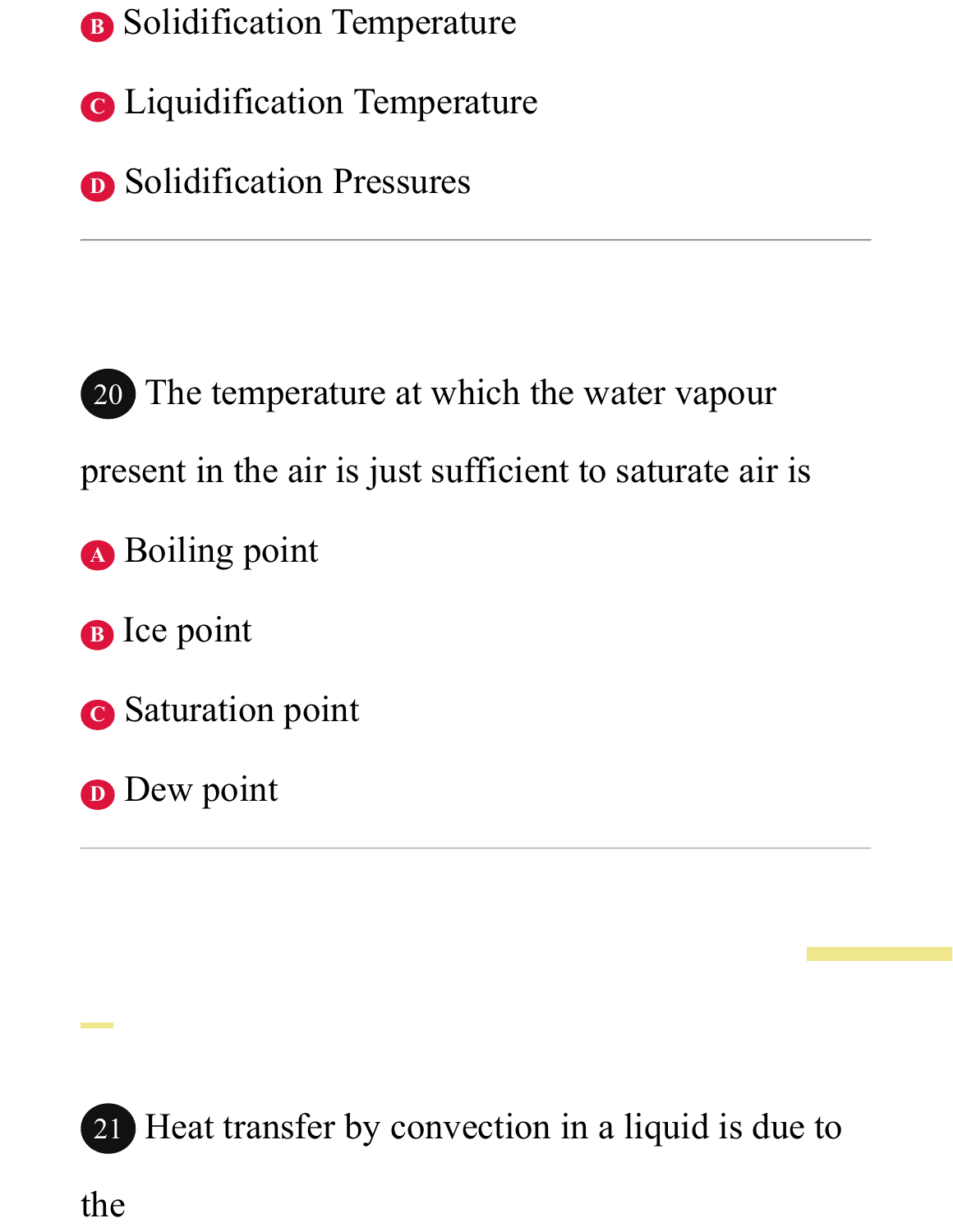**<sup>A</sup>** Latent heat of vaporization of the liquid

**B** Increased vibration of the molecules of the liquid about theit mean position

**<sup>C</sup>** Variation of density of the liquid

**D** Expansion of the liquid as it is heated



22 The distance between two successive crests of a

wave is 15cm and the velocity 300ms<sup>-1</sup>. Calculate the frequency.

**<sup>A</sup>** 2.0x102Hz

**<sup>B</sup>** 4.5x103Hz

**<sup>C</sup>** 2.0x103Hz

**D** 4.5x102Hz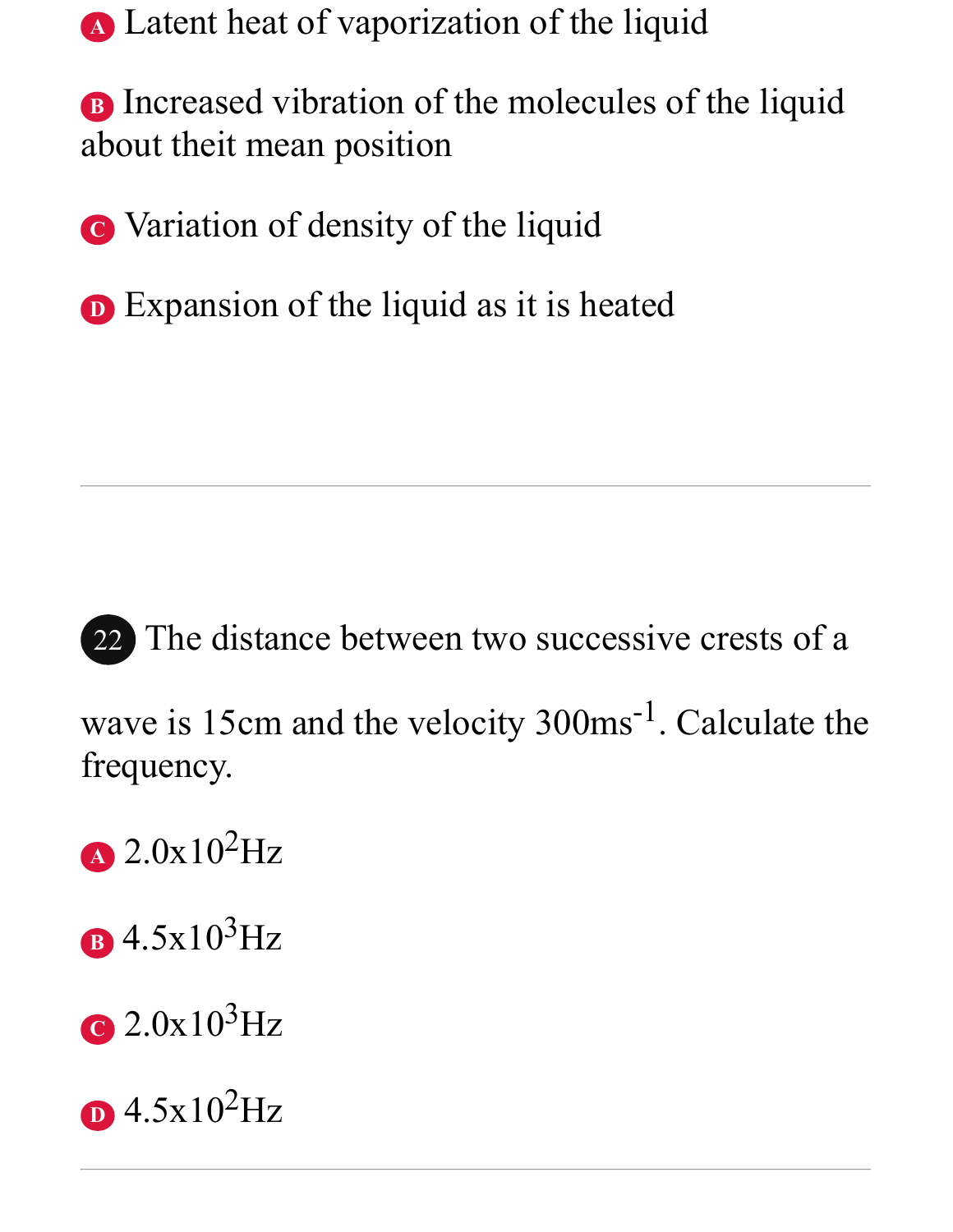23 A boy receives the echo of his clap reflected by a nearby hill 0.8s later. How far is he from the hill? **<sup>A</sup>** 528m **<sup>B</sup>** 66m **<sup>C</sup>** 136m **<sup>D</sup>** 264m

24 An object is placed 10m from a pinhole camera of length 25cm. Calculate the linear magnification.

- **<sup>A</sup>** 2.5x10<sup>2</sup>
- **<sup>B</sup>** 2.5x10-2
- **<sup>C</sup>** 2.5x10-1
- **D** 2.5x10<sup>1</sup>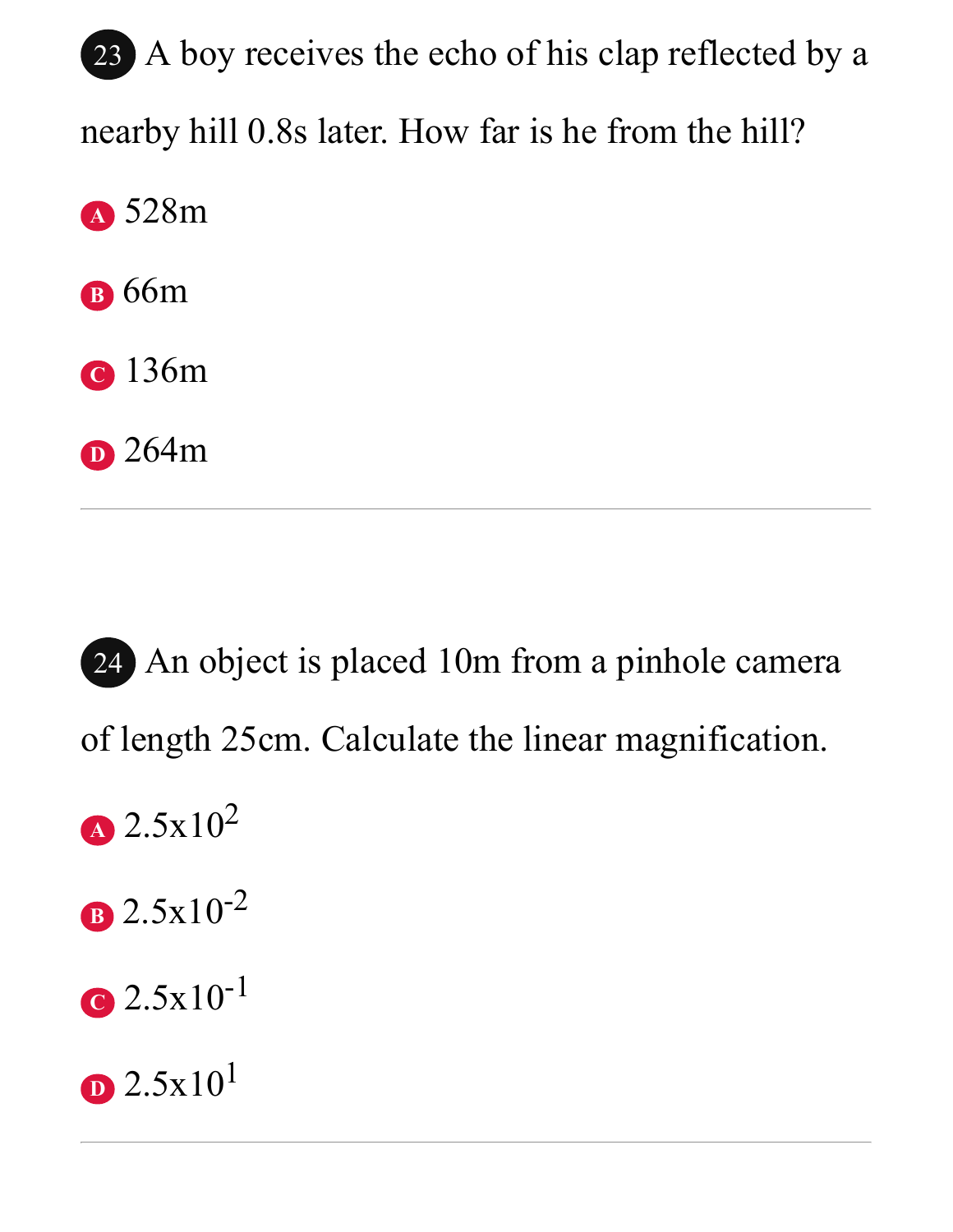25 The focal length of a concave mirror is 2.0cm. If an object is placed 8.0cm from it, the image is at **<sup>A</sup>** 2.7m **<sup>B</sup>** 2.0m

- **<sup>C</sup>** 2.3m
- **<sup>D</sup>** 2.5m



26 In a compound microscope, the objective and the

eye piece focal lengths are

- **<sup>A</sup>** At infinity
- **<sup>B</sup>** Long
- **<sup>C</sup>** Short

**D** The same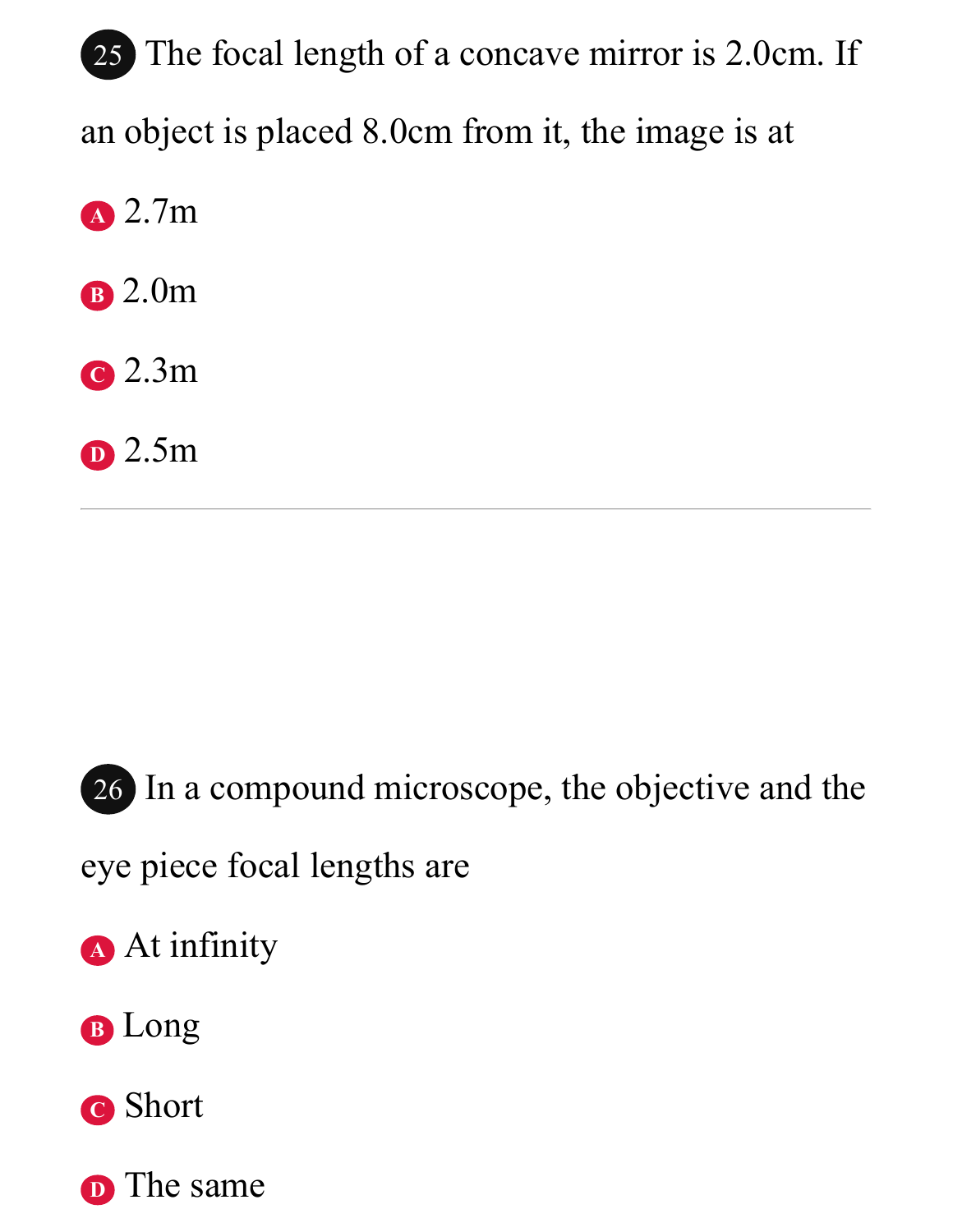27 When a telescope is in normal use, the final

image is at

- **<sup>A</sup>** Infinity
- **<sup>B</sup>** The focus
- **<sup>C</sup>** The radius of curvature
- **D** The near point



28 When a negatively charged rod is brought near

the cap of a charged gold leaf electroscope which has positive charges, the leaf

- **<sup>A</sup>** Remains the same
- **<sup>B</sup>** Collapses
- **C** Collapses and diverges again

**D** Diverges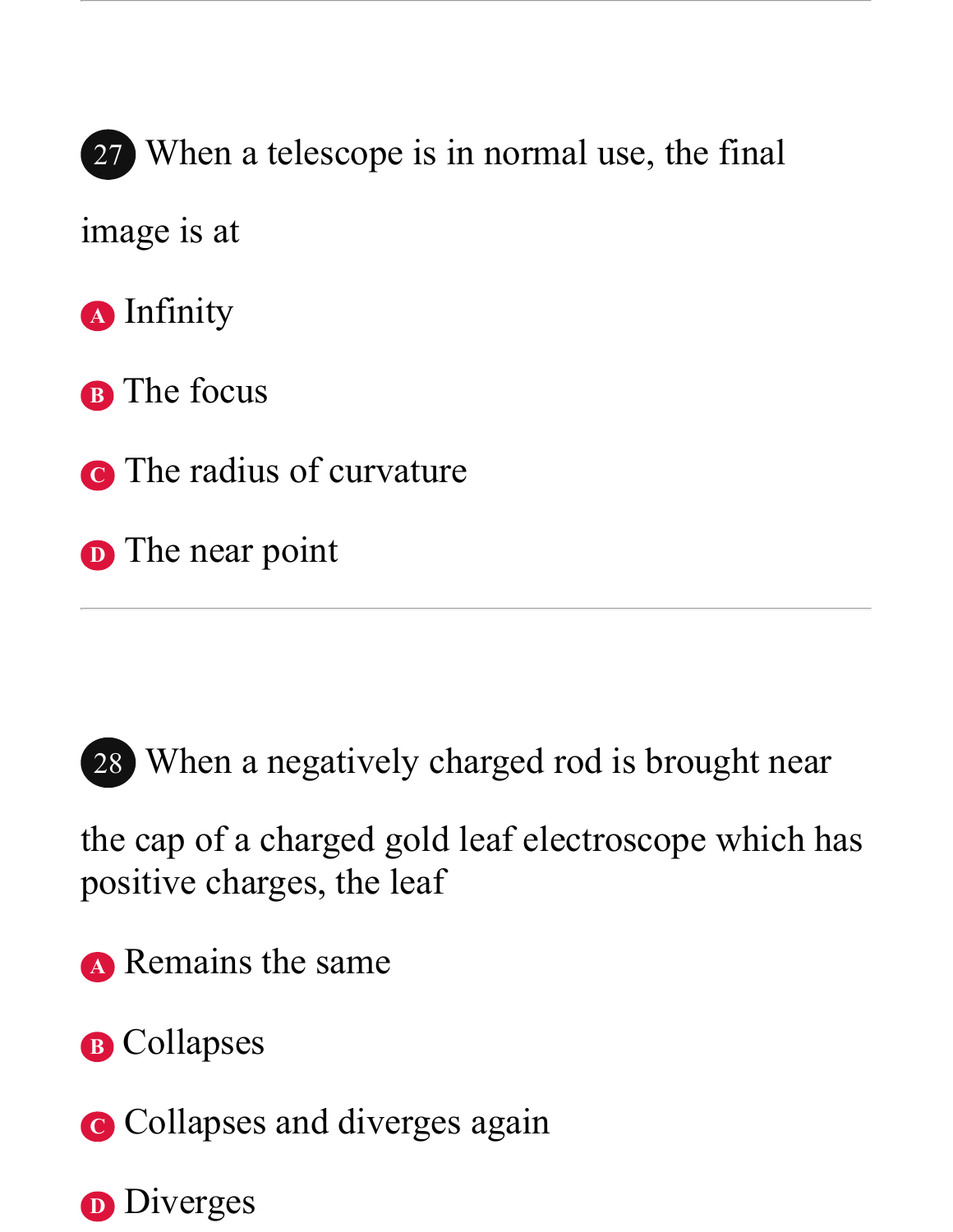29 What charge is stored in a 0.1F capacitor when a 10V supply is connected across it?



- **<sup>B</sup>** 5C
- **<sup>C</sup>** 4C
- **<sup>D</sup>** 2C

30 The maximum power transfer occur in a cell when the external resistance is

- **<sup>A</sup>** Twice the internal resistance of the cell
- **B** The same as the internal resistance of the cell
- **C** Greater than the internal resistance of the cell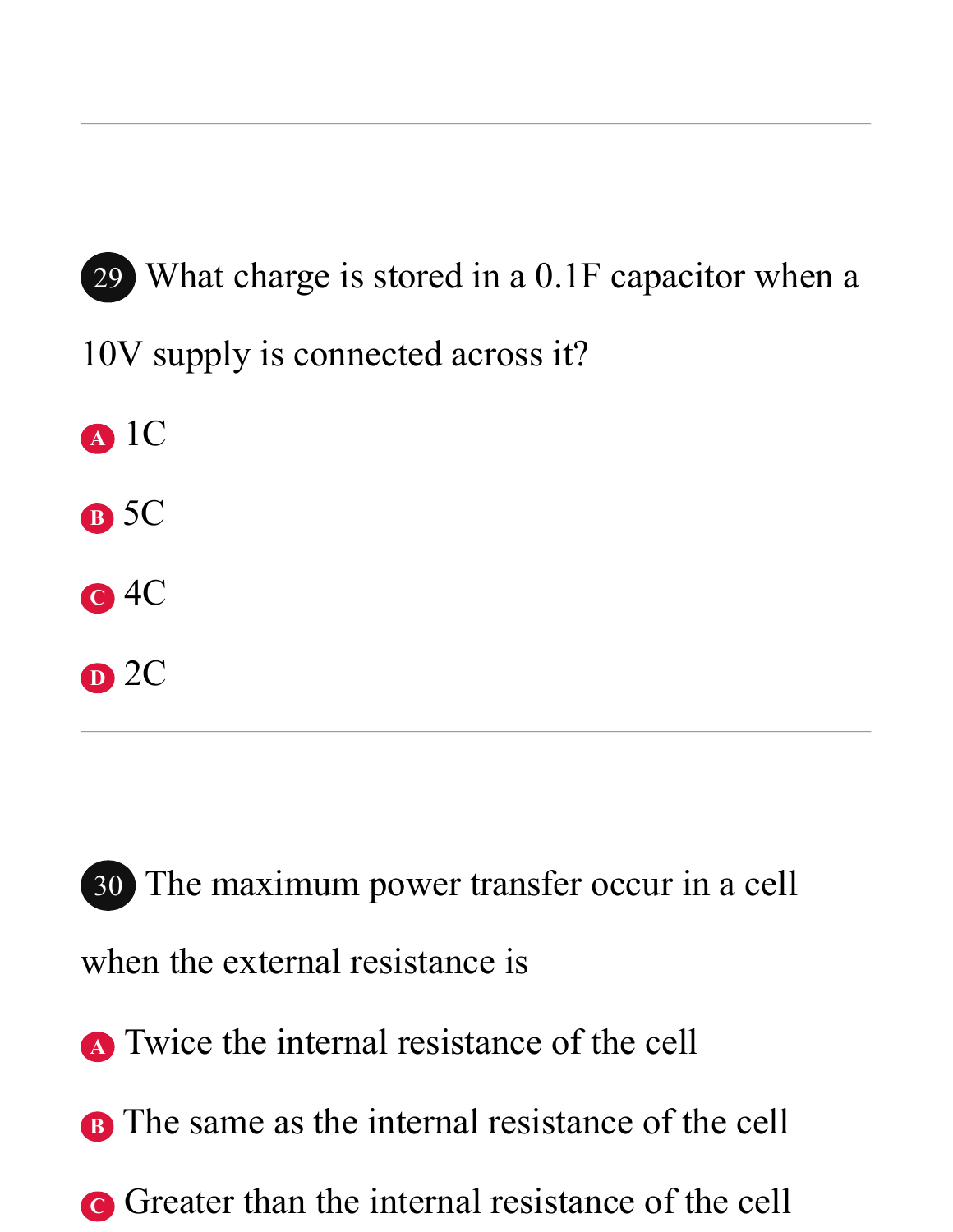

0.8 mm<sup>2</sup> has a resistance of 60, find the resistivity of the wire



**<sup>C</sup>** 1.2x10-6

**<sup>D</sup>** 3.2x10-6

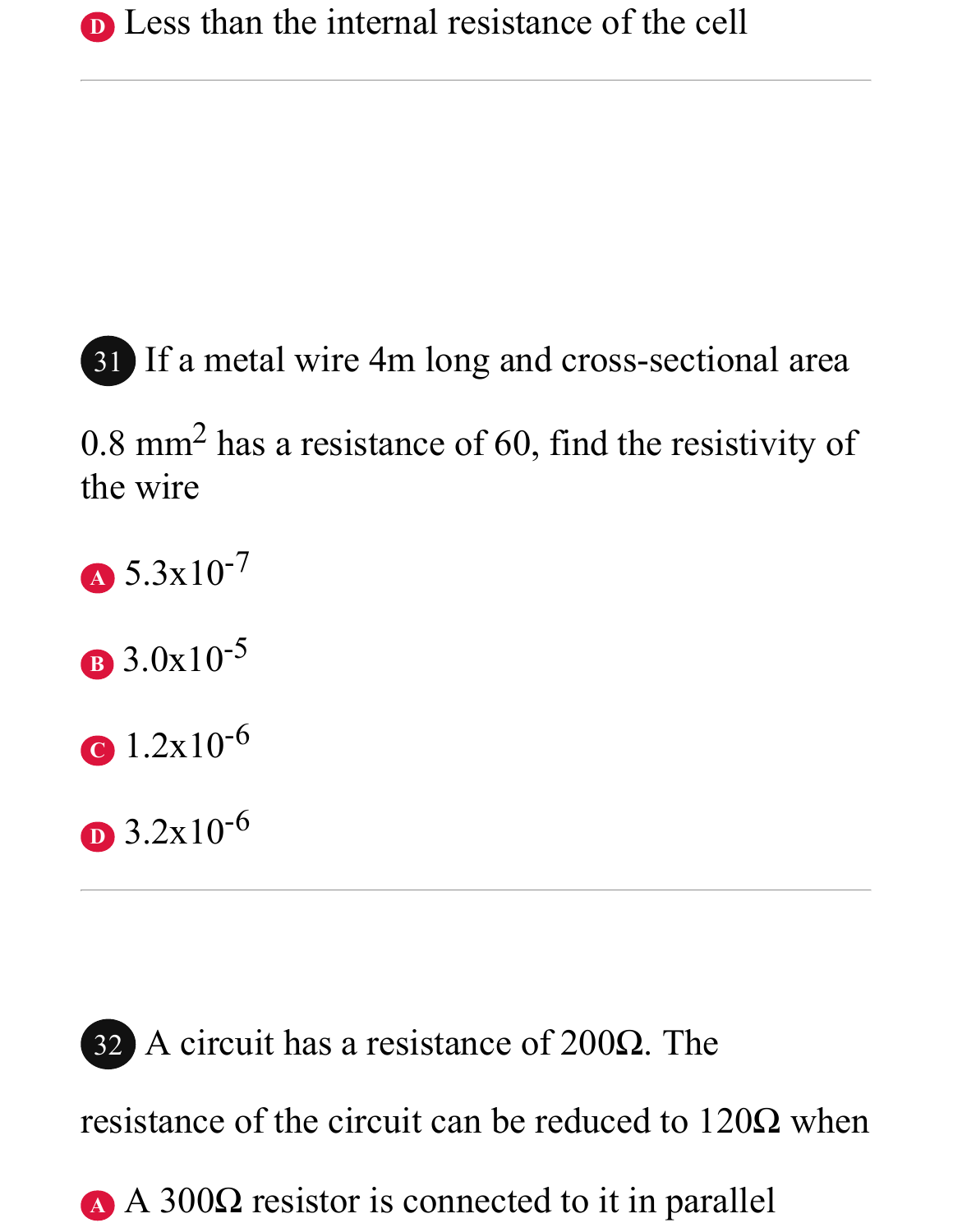

- **<sup>C</sup>** A 150Ω resistor is connected to it in parallel
- D A 240Ω resistor is connected to it in series





bar magnet?

**<sup>A</sup>** Hammering

**B** Heating it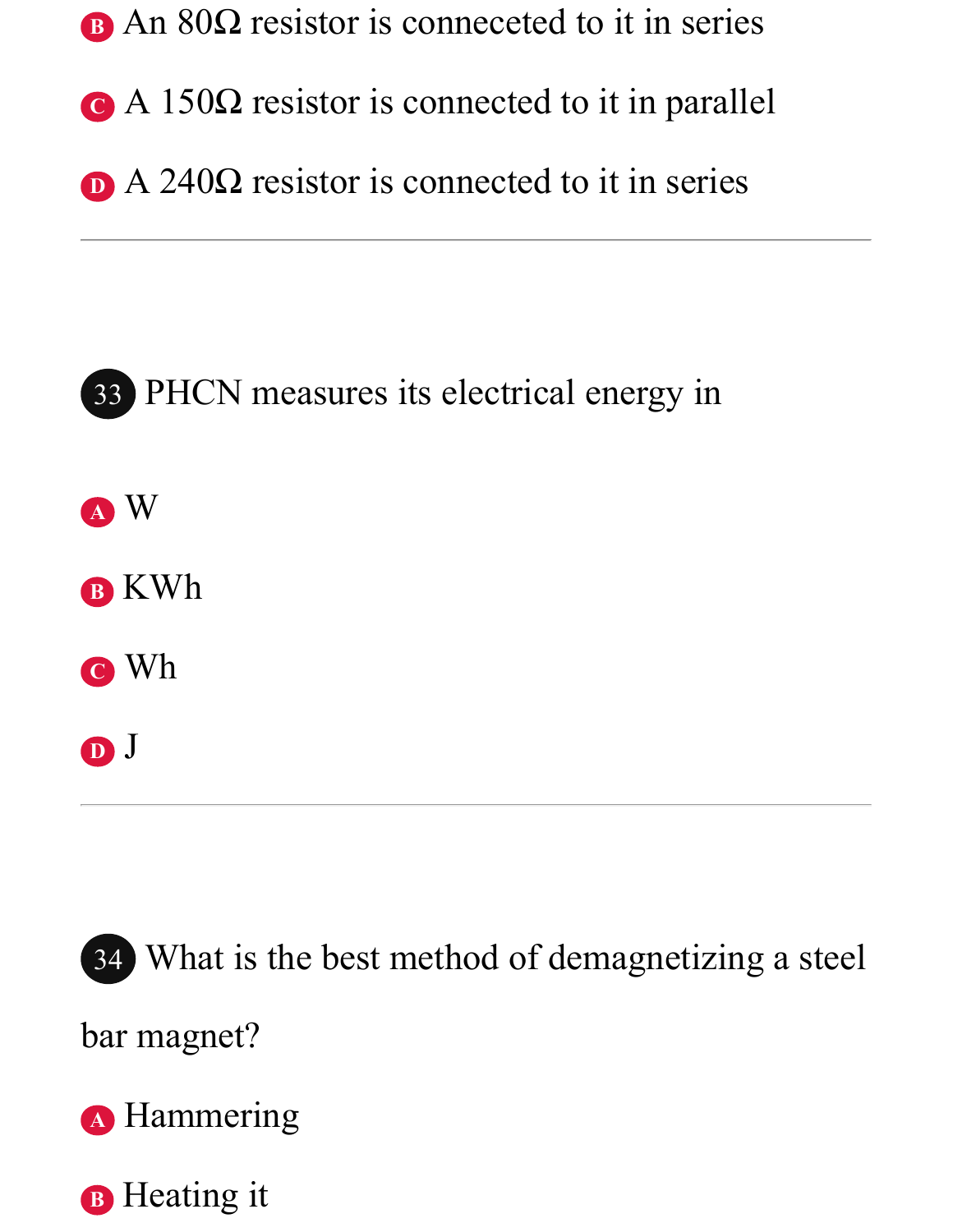



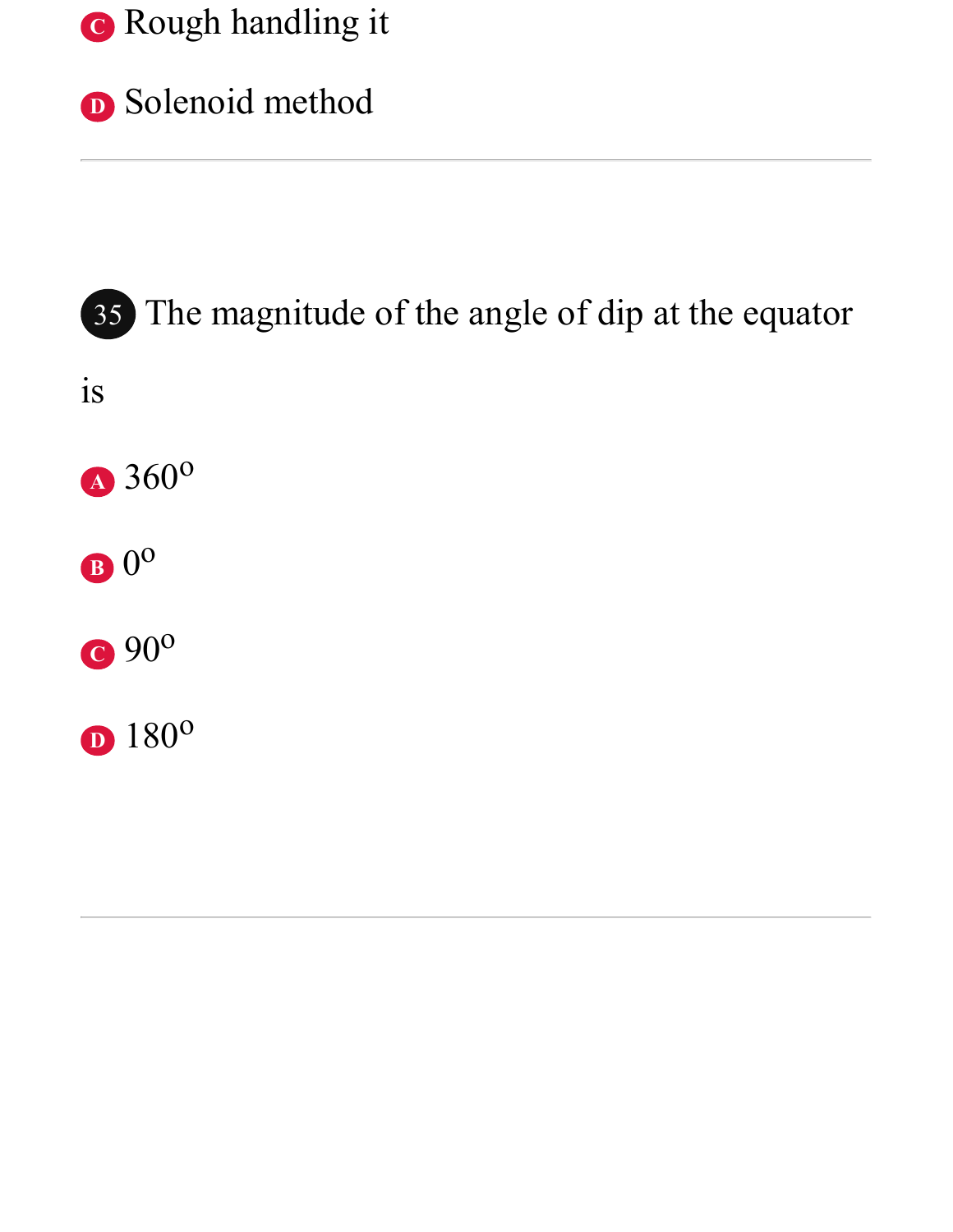

atomic number of the nucleus

- **<sup>A</sup>** Remains unchanged
- **B** Decreases by one
- **<sup>C</sup>** Increases by one
- **<sup>D</sup>** Becomes zero

37 Calculate the mass of the copper deposited

during electrolysis when a current of 4A passes through a copper salt for 2 hours. [Ece of Copper  $z=3.3x10^{-7}kgC^{-1}$ ]

- $A$  2.9x10<sup>5</sup>kg
- **<sup>B</sup>** 9.5x10-7kg
- **C** 9.5x10<sup>-3</sup>kg
- $\sum 2.9x10^4$ kg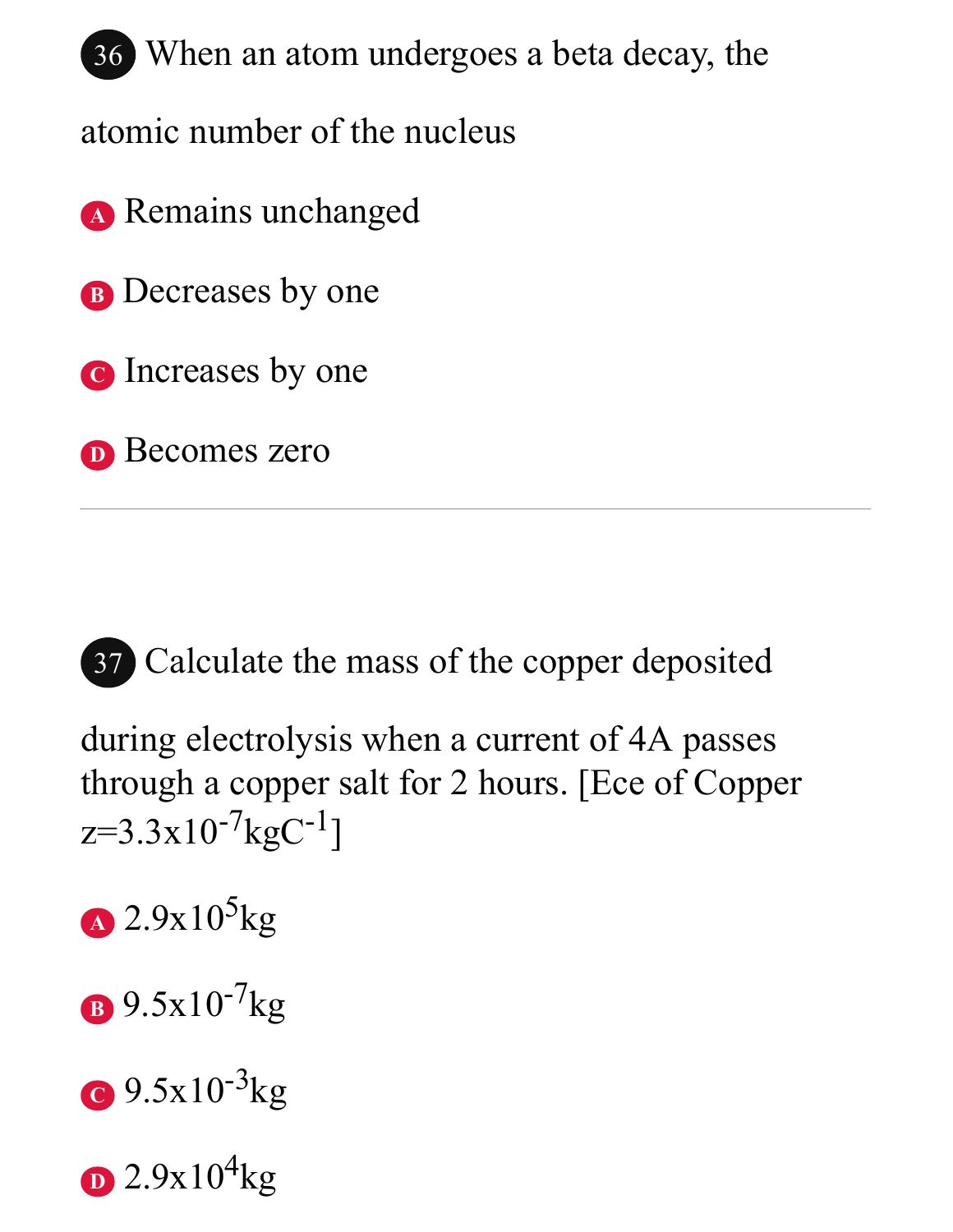

38 Which gas produces a pink coloured light in a

discharge tube?

**<sup>A</sup>** Mercury

**<sup>B</sup>** Argon

**<sup>C</sup>** Air

**<sup>D</sup>** Neon



39 In a common emitter configuration, the output

voltage is through the

**<sup>A</sup>** Resistor

#### **<sup>B</sup>** Base

**<sup>C</sup>** Collector

**D** Emitter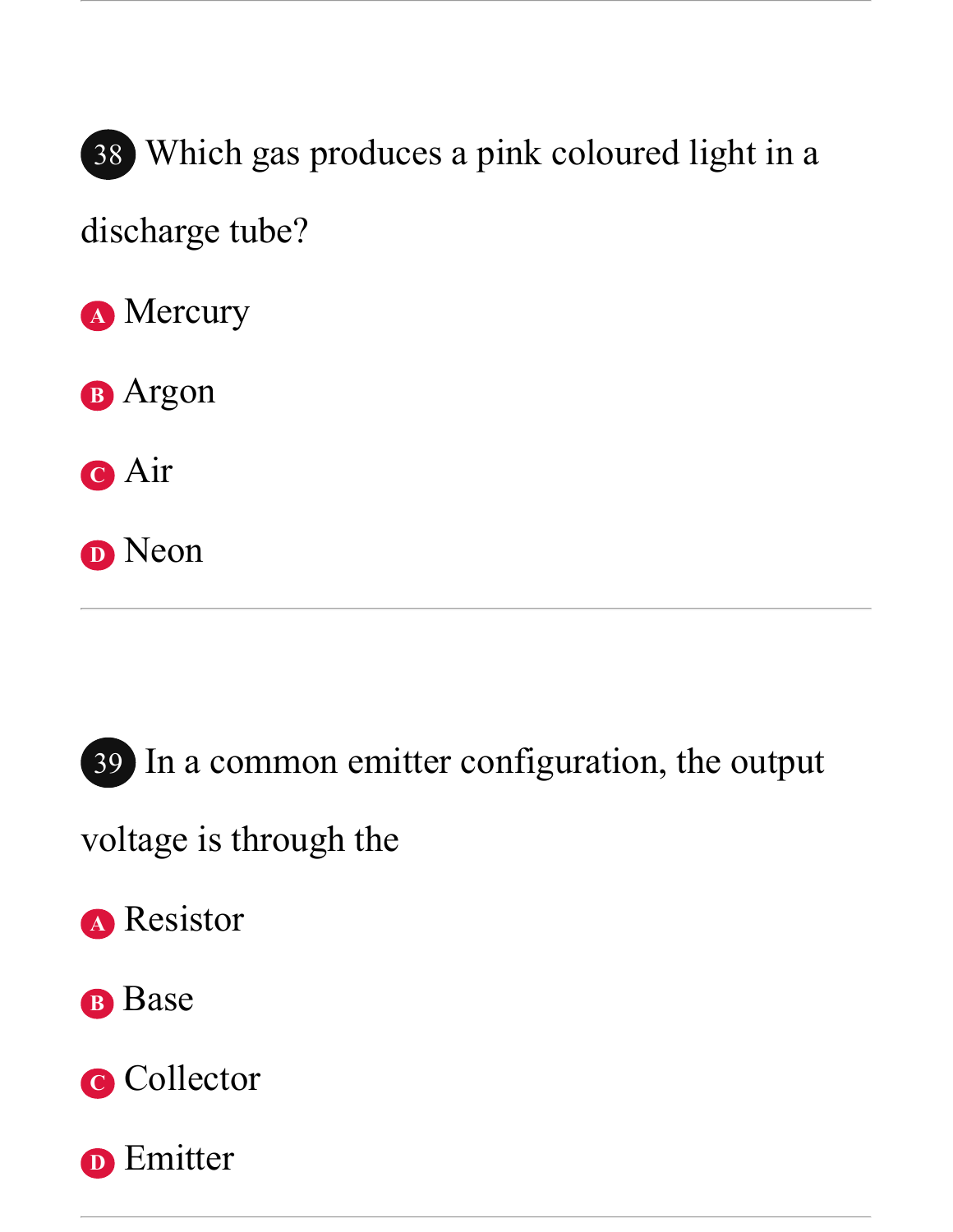

- **<sup>A</sup>** two alpha and two beta particles
- **<sup>B</sup>** an alpha particle
- **<sup>C</sup>** one beta particle
- **D** one alpha and one beta particle

41 What type of reaction is represented by the equation  ${}_{1}^{2}X + {}_{1}^{2}X \rightarrow {}_{2}^{3}Y + {}_{0}^{1}n + Energy$ **<sup>A</sup>** Ionization

**<sup>B</sup>** Fusion

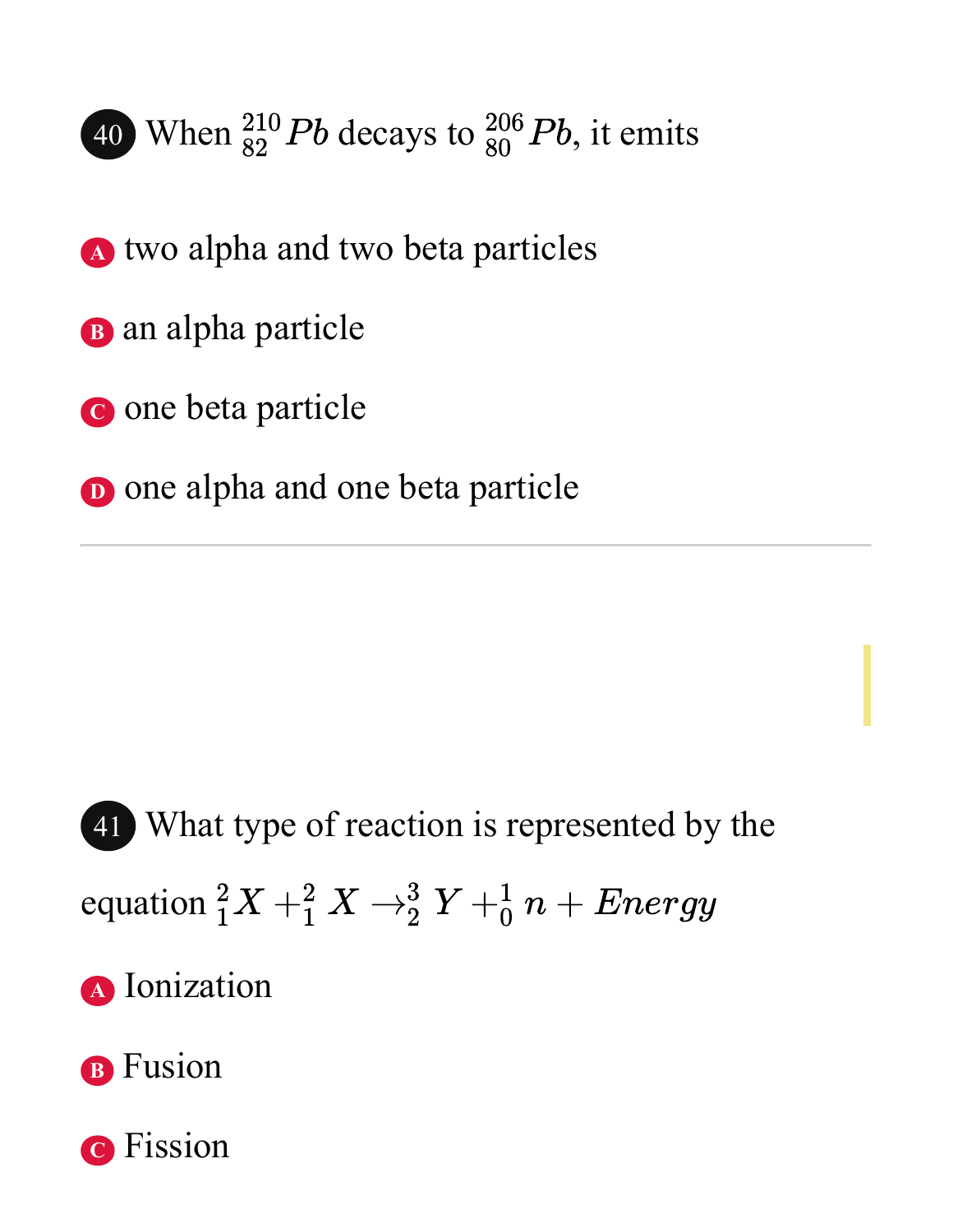



42 A glass bottle of initial volume  $2 \times 10^4$  cm<sup>3</sup> is

heated from  $20^{\circ}$ C to  $50^{\circ}$ C. If the linear expansivity of glass is 9 x  $10^6$ K<sup>-1</sup>, the volume of the bottle at  $50^{\circ}$ C is

- **<sup>A</sup>** 20016.2cm<sup>3</sup>
- **B** 20005.4cm<sup>3</sup>
- **<sup>C</sup>** 20008.1cm<sup>3</sup>
- **D** 20013.5cm<sup>3</sup>

## **Answers: JAMB Past Questions: JAMB » Physics »**

*Visit [EduNgr.com](https://edungr.com/) for FREE educational resources,*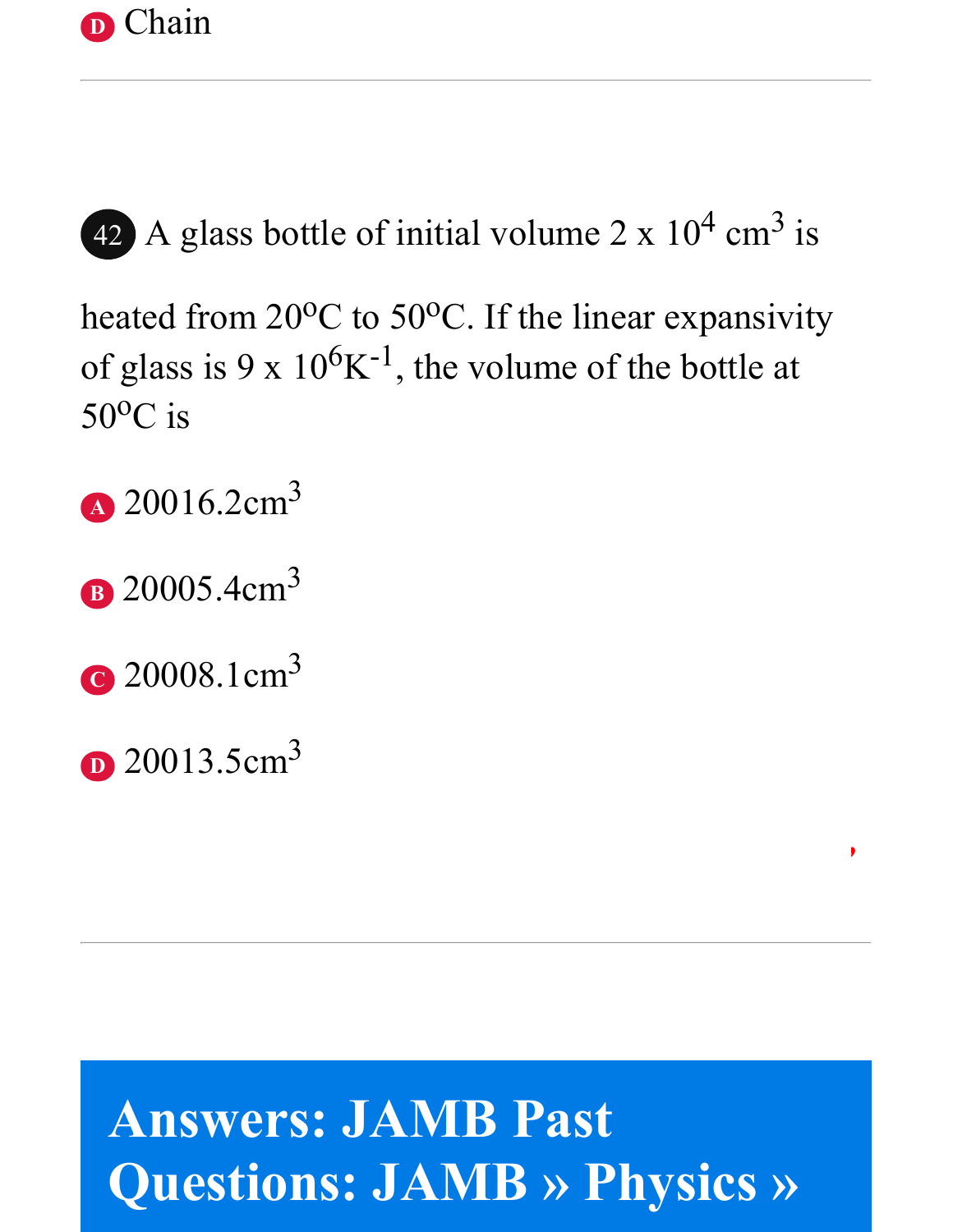## **2014**

## 1. **C**

## 2. **C**

Displacement is a vector quantity

3. **A**

4. **D**

5. **A**

$$
V2 = U2 x 2ax
$$
  

$$
V2 = 0 x 2(3)(24)
$$
  

$$
V2 = 144
$$
  

$$
V = \sqrt{144}
$$
  

$$
V = 12ms-1
$$

#### 6. **D**

$$
V_{escape} = \sqrt{2gR}
$$
  
\n
$$
V_{escape} = \sqrt{2 \times 10 \times 6.4 \times 10^6}
$$
  
\n
$$
V_{escape} = \sqrt{128000000}
$$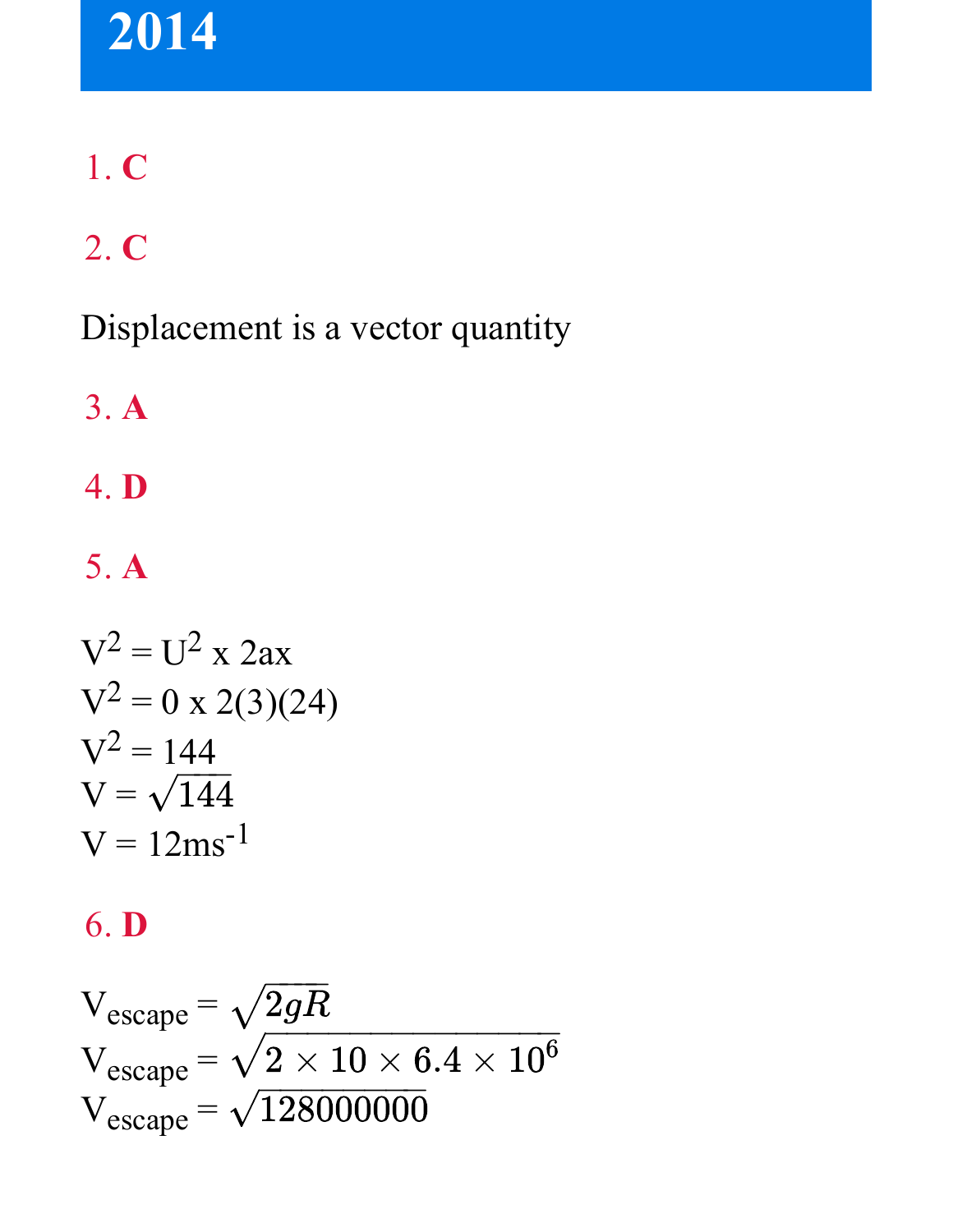$V_{\text{escape}} = 11313.7085 \text{mS}^{-1}$  $V_{\text{escape}} = 11.313 \text{km} \text{S}^{-1}$ 

7. **C**

- 8. **B**
- 9. **D**

Conditions for non-parallel coplanar forces

10. **C**

Kinetic Energy = mgh  $= 20 \times 10 \times 10 \text{ J}$  $= 2000J$ 

11. **A** 12. **C**  $\frac{MA}{VR} \times \frac{100}{1} = efficiency$  $\frac{100}{1}$  $\frac{L}{E} \frac{1}{VD} \times \frac{100}{1} = 75$  $\bm E$  $\frac{1}{VR}$  $\frac{100}{1}$  $\frac{1000}{E}\frac{1}{4}\times\frac{100}{1}=75$  $\frac{1}{4}$  $\frac{100}{1}$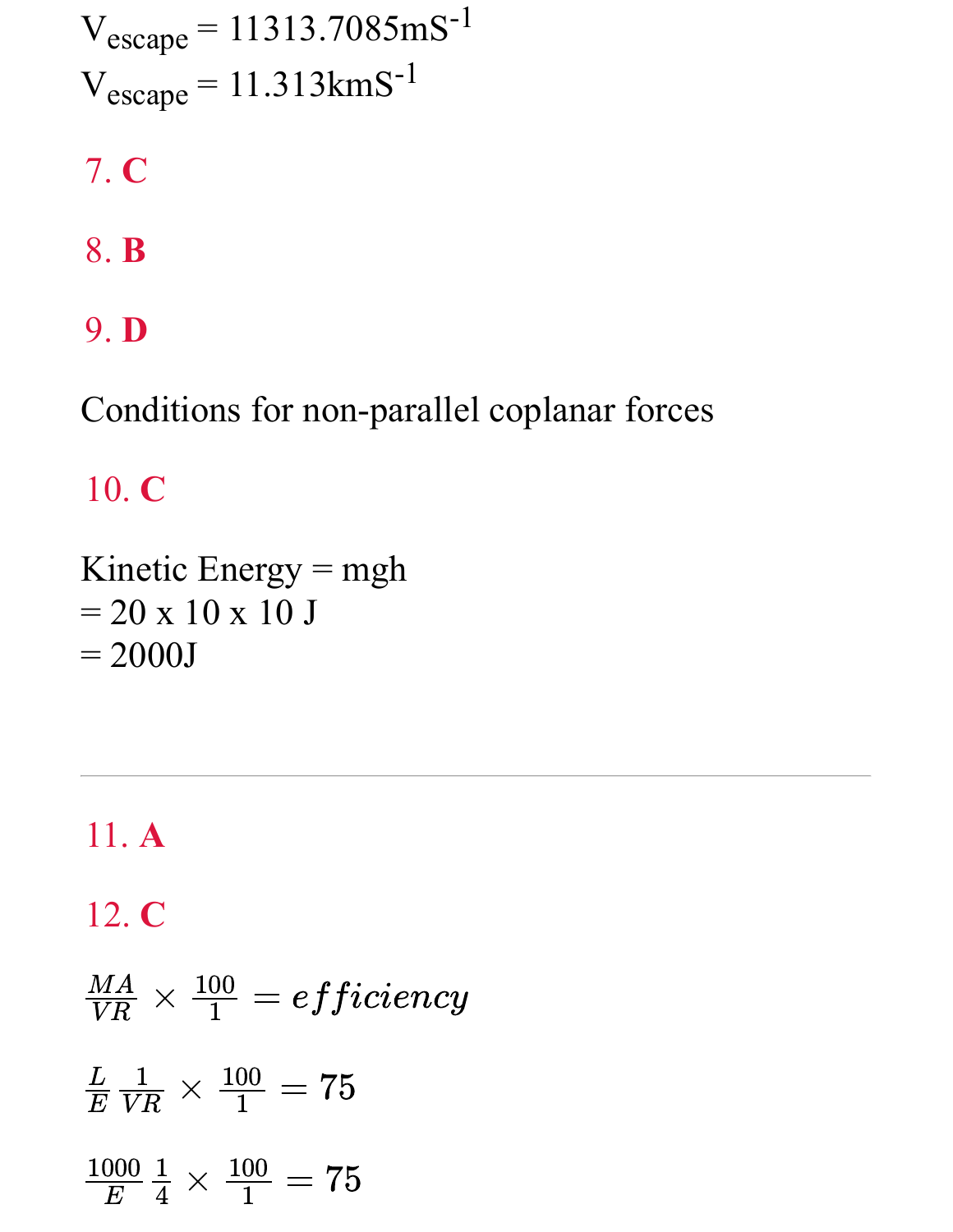$$
E=\tfrac{250\times 100}{75}
$$

#### $E = 333.3N$

#### 13. **B**

$$
VR = 800/200 = 4
$$
  
Efficiency =  $\frac{MA}{VR}$  ×  $\frac{100}{1}$   
Efficiency =  $\frac{L}{E}$  ×  $\frac{1}{VR}$  ×  $\frac{100}{1}$   
Efficiency =  $\frac{800}{250}$  ×  $\frac{1}{4}$  ×  $\frac{100}{1}$   
= 78.740/

$$
= 78.74\% \n= 80\%
$$

#### 14. **D**

 $= 2.5 \times 10^3$ Nm<sup>-3</sup> 15. **D**  $Stress = \frac{Force}{Area}$  $Area$  $Stress = \frac{500}{0.2} = 2500$ 

#### 16. **B**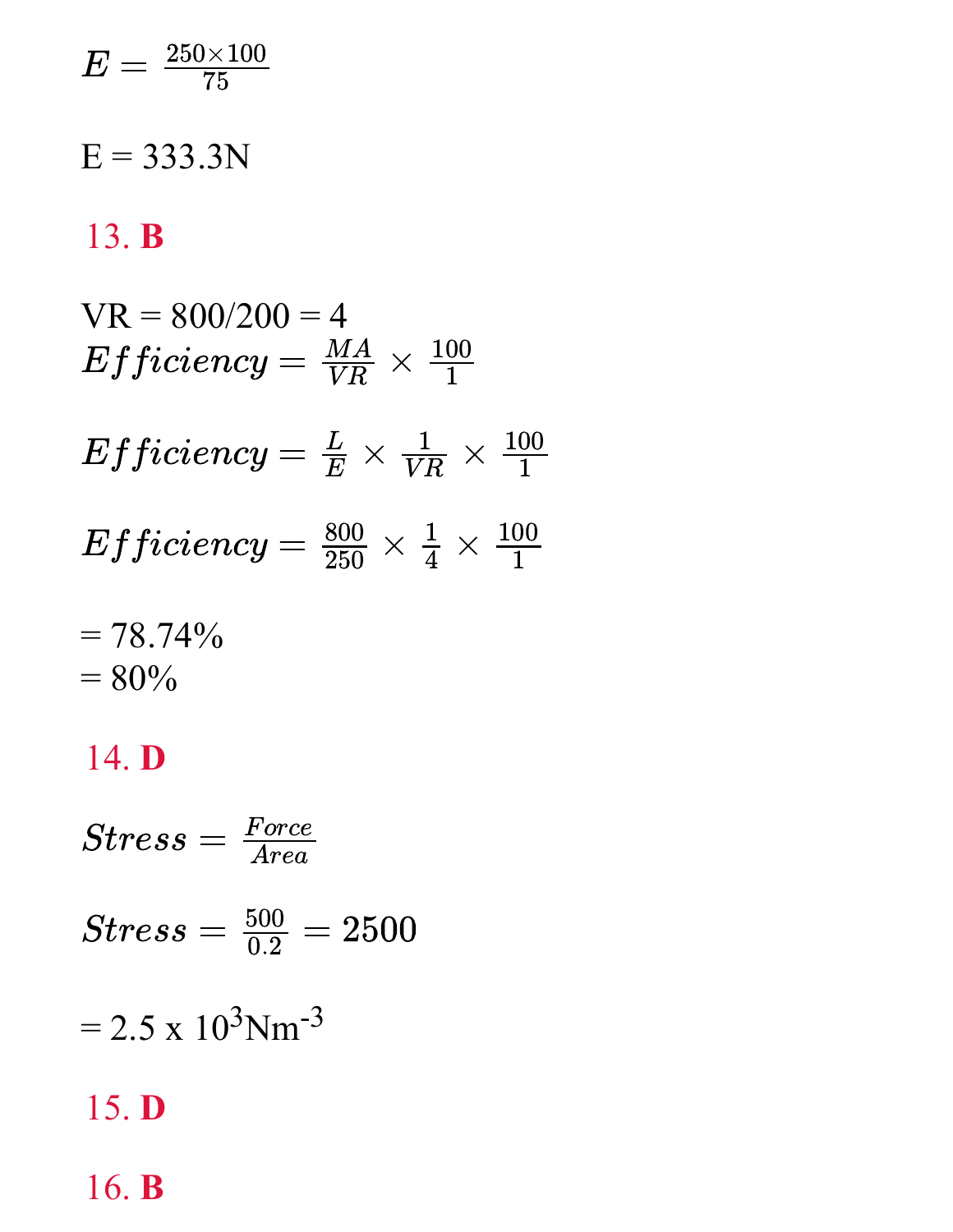$273 + 20 = 293$ 

#### 17. **D**

if  $a=0$ ,  $b=1$  and  $c=-1$  then  $P^0V^1T^{-1} = V/T$  (Charles Law)

18. **A**

19. **B**

20. **D**

## 21. **D**

22. **C**

Wavelength  $= 15$ cm  $= 0.15$ m

Velocity =  $300<sub>m/s</sub>$ 

 $V = fx$ 

 $F = V/Wa$ velength

 $F = 300/0.15$  Hertz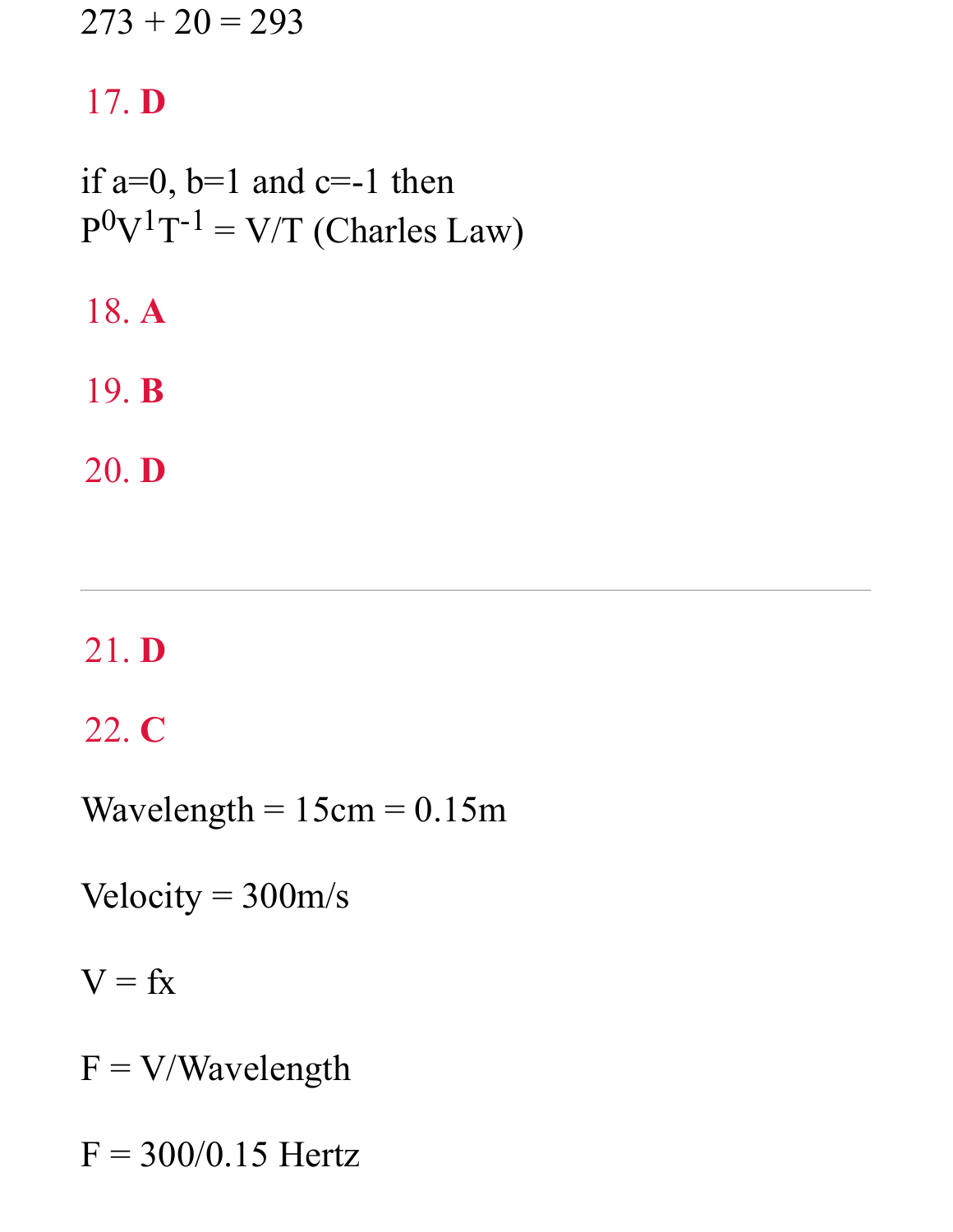$F = 2 \times 10^3$  Hz

### 23. **C**

Time for echo both ways  $= 0.8$ Therefore time for echo in 1 way =  $0.8/2 = 0.4$ 

Distance  $=$  Speed x time

Distance  $=$  340 x 0.4

Distance  $= 136$ m

#### 24. **B**

 $\text{Linear Magnification} = \frac{\text{Length of Camera}}{\text{DRT}}$ Distance of the Object

 $\text{Linear Magnification} = \frac{25}{1000}$ 

 ${\rm Linear\; Maximum} = 2.5 \times 10^{-2}$  .

#### 25. **A**

$$
\frac{1}{U} + \frac{1}{V} = \frac{1}{f}
$$
  

$$
\frac{1}{8} + \frac{1}{V} = \frac{1}{2}
$$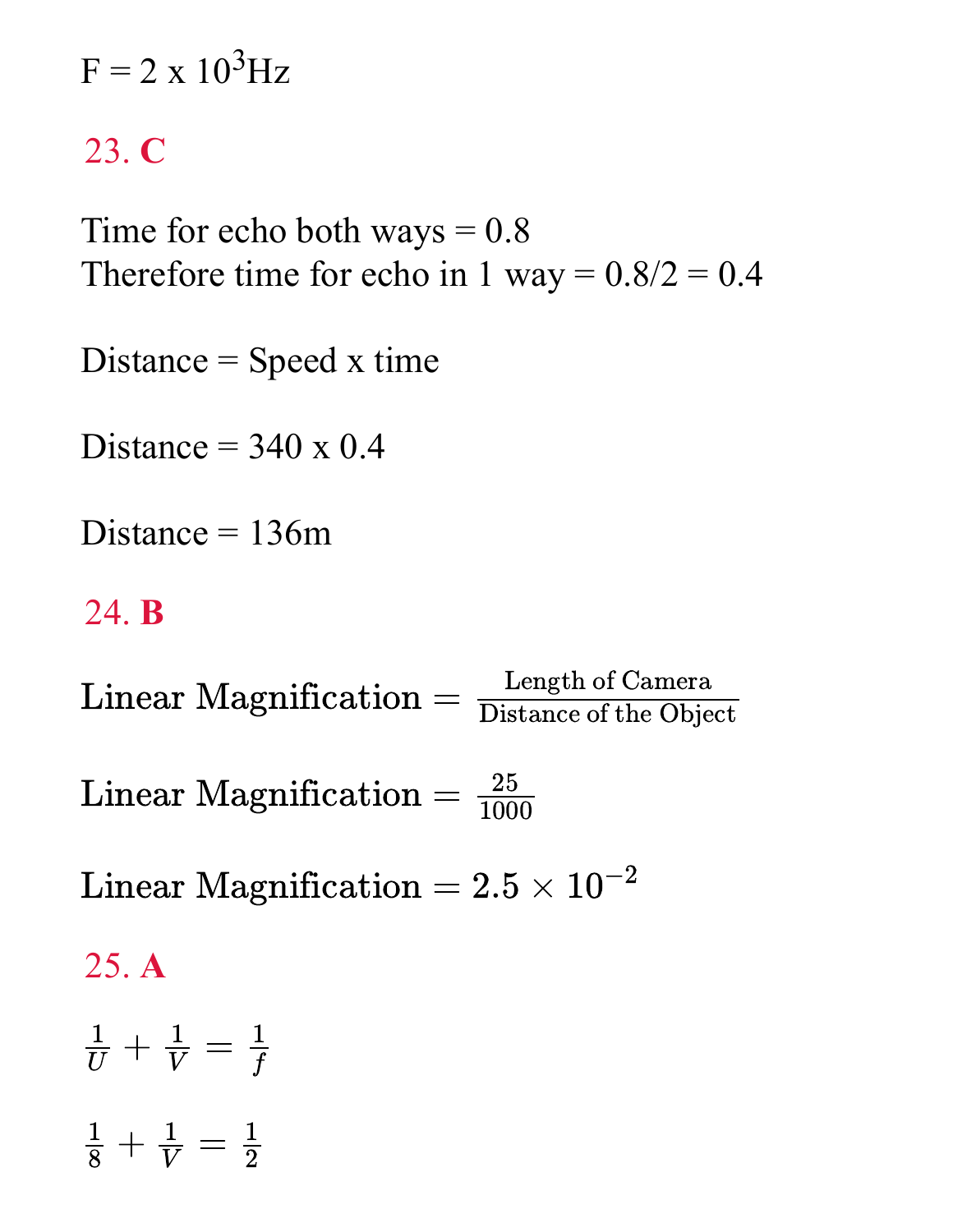$$
V=\tfrac{8}{3}
$$

 $V = 2.7cm$ 

26. **C**

- 27. **A**
- 28. **B**

29. **B**

$$
Q = CV = 0.1 \times 10 = 1C
$$

### 30. **B**

## 31. **C**

$$
P = \frac{Ra}{L} \Omega m
$$
  
\n
$$
P = \frac{6 \times 0.8}{4} \Omega m
$$
  
\n
$$
P = 1.2 \times 10^{-6} \Omega m
$$
  
\n32. A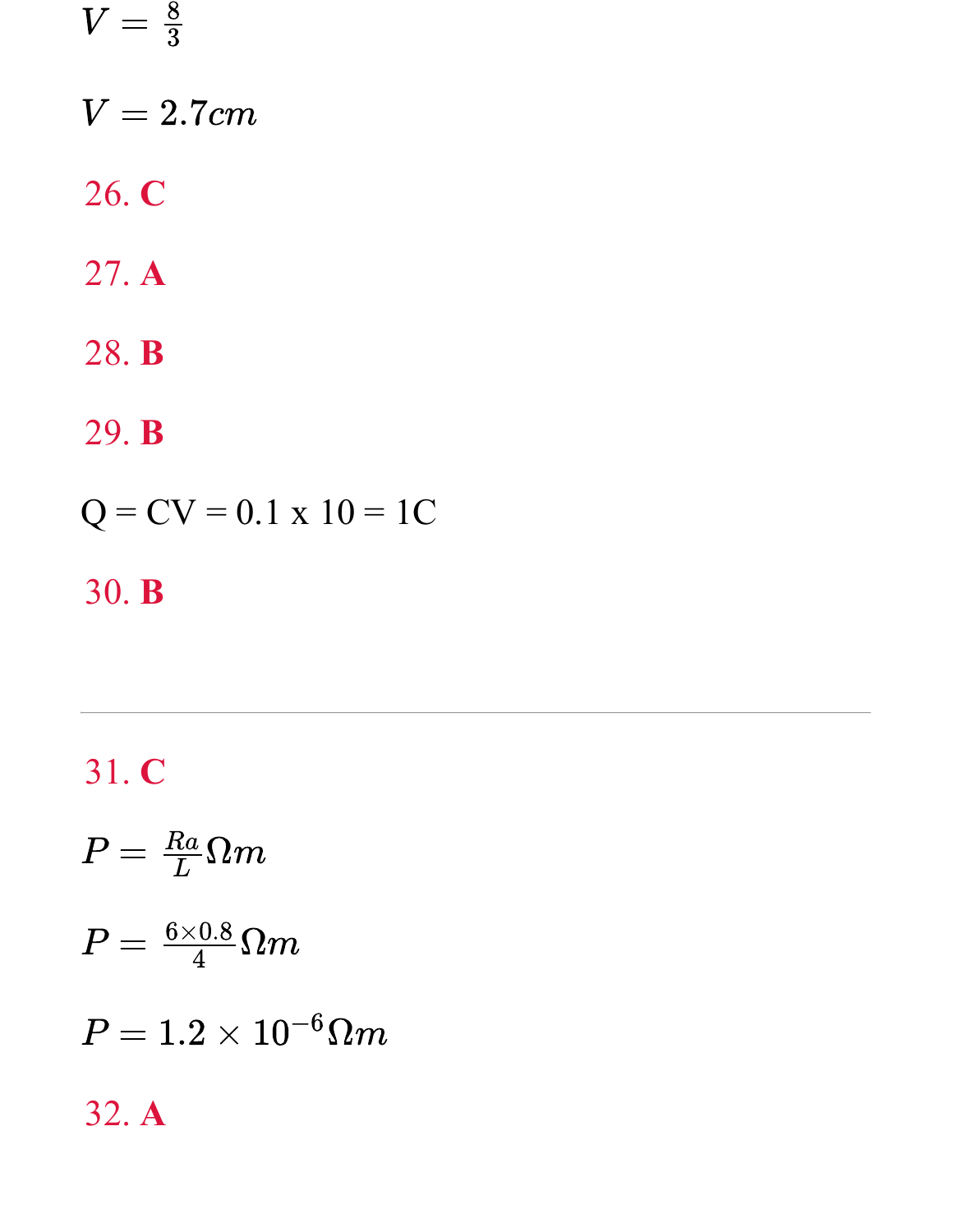For parallel resistance,

 $300\times200$ 500

 $= 120 \Omega$ 

Therefore it is when a  $300\Omega$  resistor is connected to it in parallel

33. **B**

- 34. **D**
- 35. **B**
- 36. **C**

37. **C**

 $Mass = ZIT kg$  $Mass = 3.3 \times 10^{-7} \times 4 \times 2 \times 60 \times 60 \text{ kg}$  $Mass = 9.5 \times 10^{-3}$ kg

38. **C**

39. **D**

40. **B**